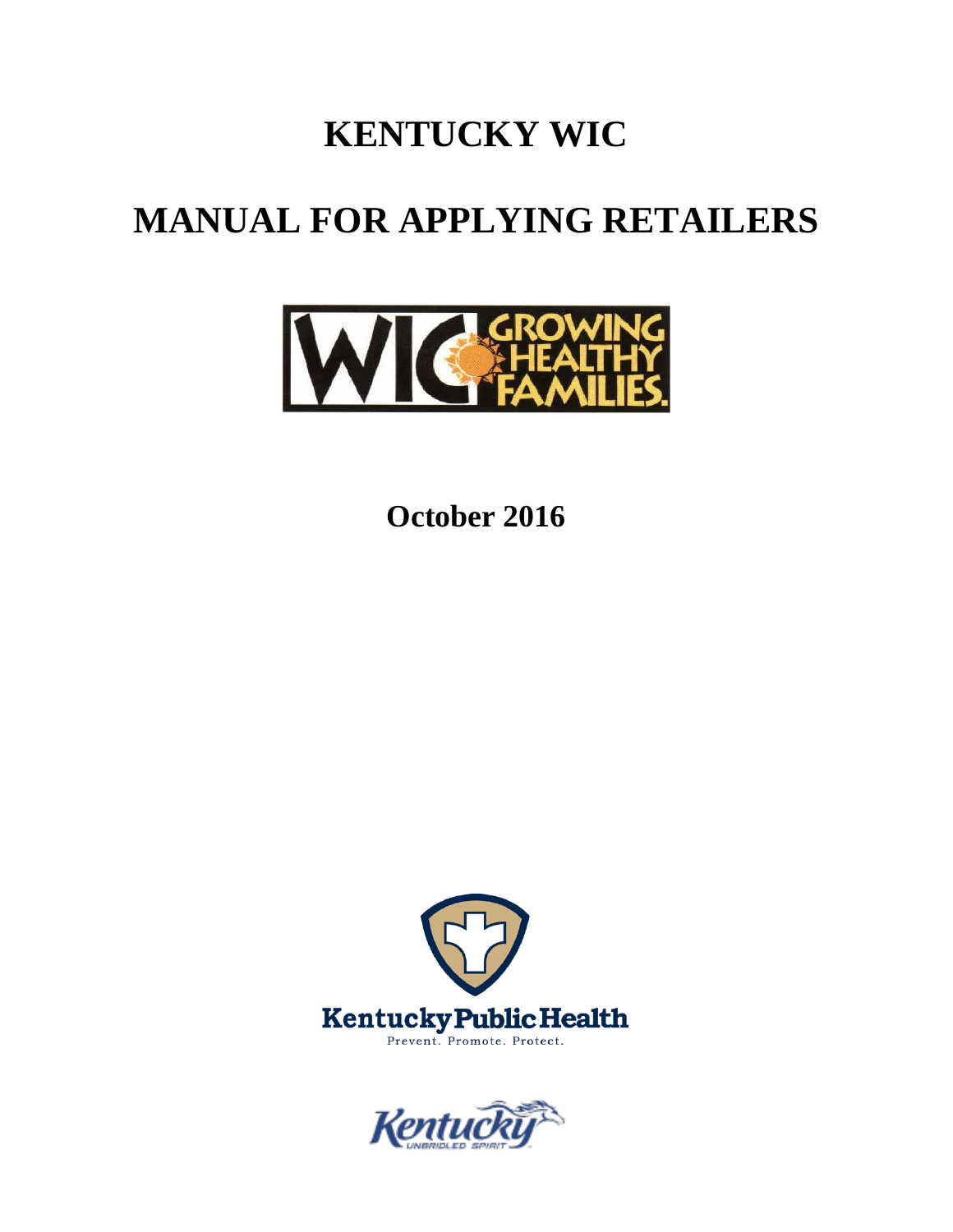## **IF YOU HAVE ANY QUESTIONS, PLEASE CONTACT YOUR LOCAL AGENCY:**

| <b>TELEPHONE NUMBER</b>       |
|-------------------------------|
| <b>CONTACT PERSON</b>         |
| <b>CONTACT PERSON'S EMAIL</b> |

**Developed By:**

**Nutrition Services Branch**

**WIC Program**

**275 East Main Street HS2W-D**

**Frankfort, Kentucky 40621**

**<http://chfs.ky.gov/dph/mch/ns/wic.htm>**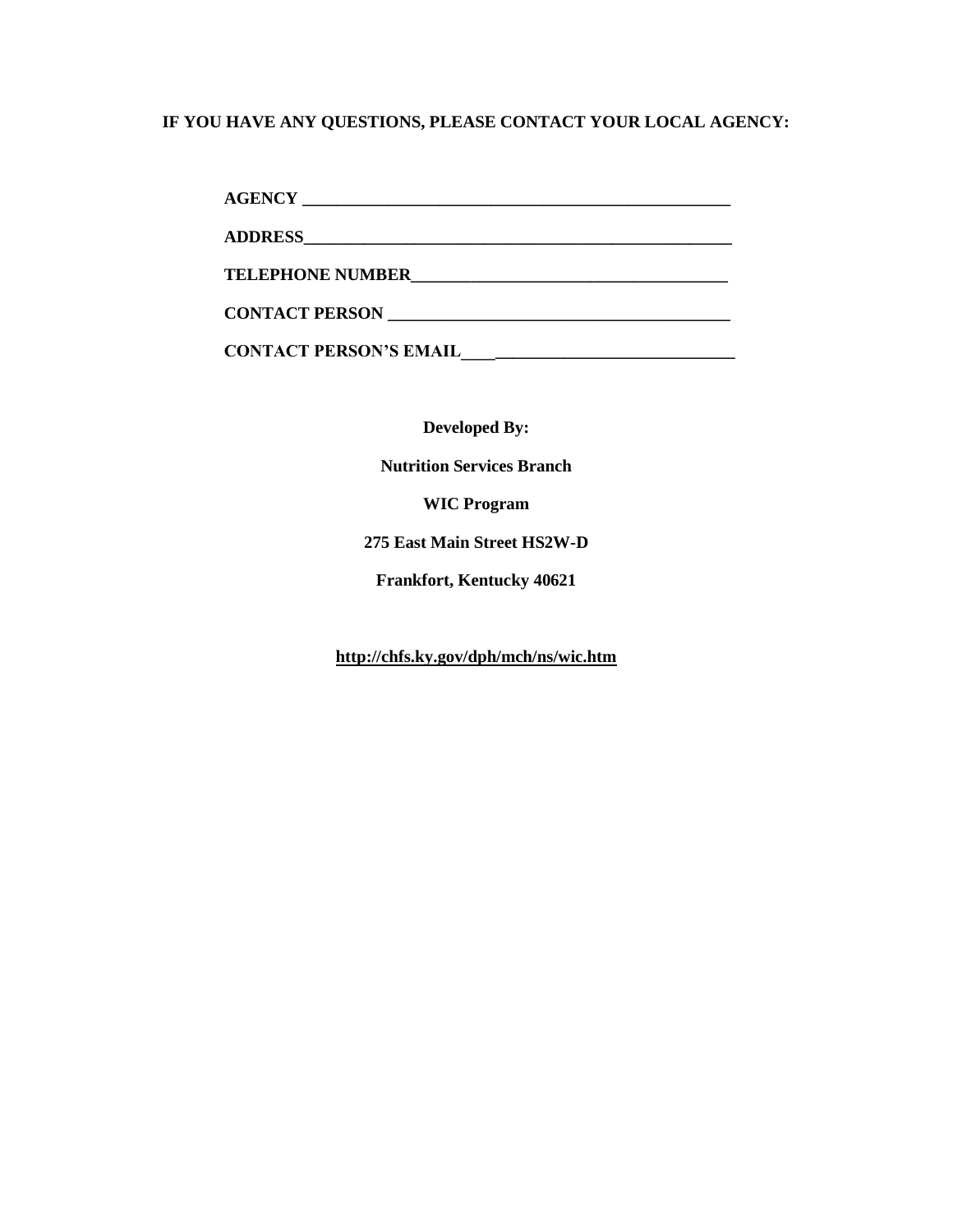## **USDA Non-Discrimination Statement**

In accordance with Federal civil rights law and U.S. Department of Agriculture (USDA) civil rights regulations and policies, the USDA, its Agencies, offices, and employees, and institutions participating in or administering USDA programs are prohibited from discriminating based on race, color, national origin, sex, disability, age, or reprisal or retaliation for prior civil rights activity in any program or activity conducted or funded by USDA.

Persons with disabilities who require alternative means of communication for program information (e.g. Braille, large print, audiotape, American Sign Language, etc.), should contact the Agency (State or local) where they applied for benefits. Individuals who are deaf, hard of hearing or have speech disabilities may contact USDA through the Federal Relay Service at (800) 877-8339. Additionally, program information may be made available in languages other than English.

To file a program complaint of discrimination, complete the [USDA Program Discrimination Complaint Form,](http://www.ocio.usda.gov/sites/default/files/docs/2012/Complain_combined_6_8_12.pdf) (AD-3027) found online at: [http://www.ascr.usda.gov/complaint\\_filing\\_cust.html,](http://www.ascr.usda.gov/complaint_filing_cust.html) and at any USDA office, or write a letter addressed to USDA and provide in the letter all of the information requested in the form. To request a copy of the complaint form, call (866) 632-9992. Submit your completed form or letter to USDA by:

(1) mail: U.S. Department of Agriculture

Office of the Assistant Secretary for Civil Rights

1400 Independence Avenue, SW

Washington, D.C. 20250-9410;

- (2) fax: (202) 690-7442; or
- (3) email: [program.intake@usda.gov.](mailto:program.intake@usda.gov)

This institution is an equal opportunity provider.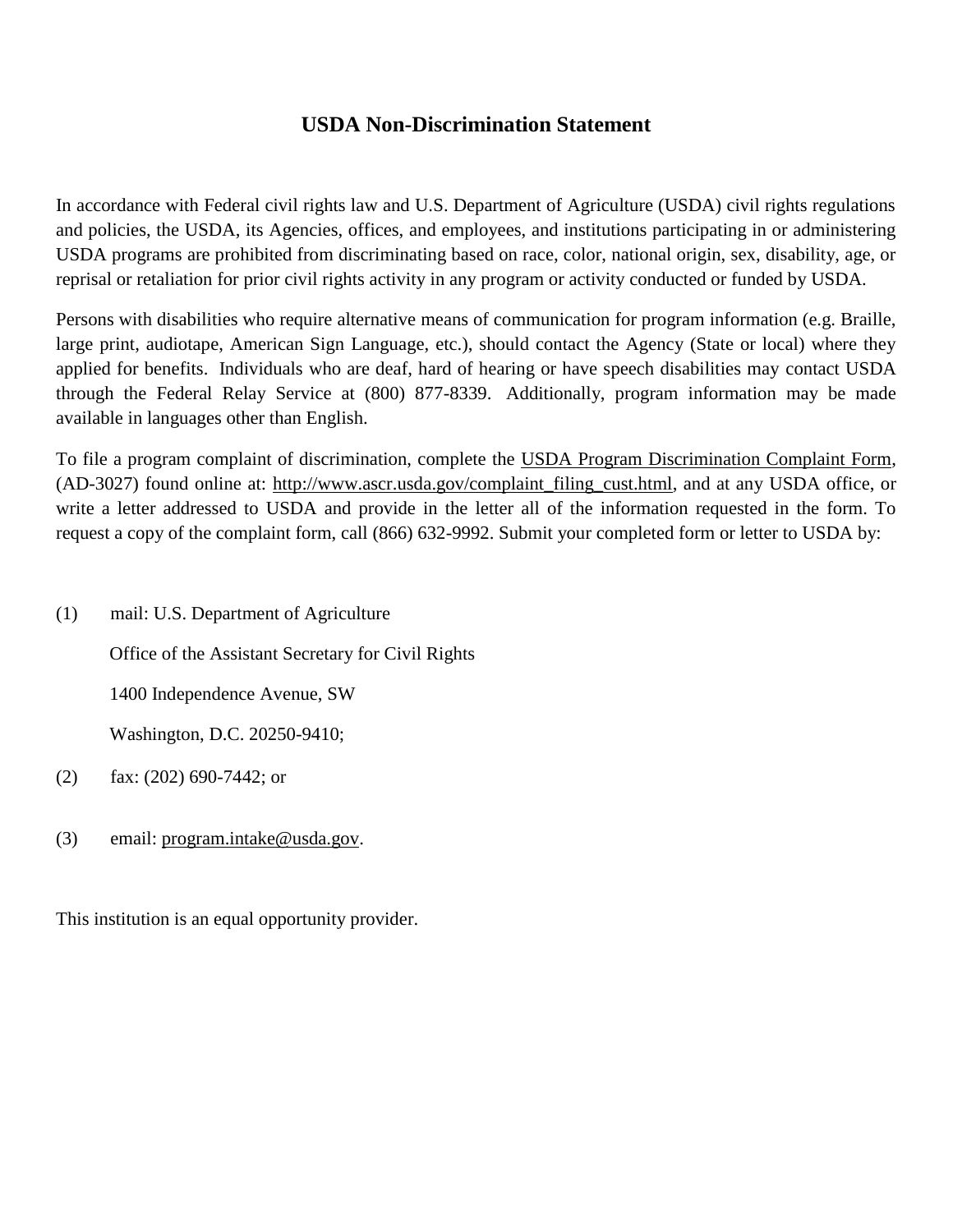# **TABLE OF CONTENTS**

| <b>Process to Become an Authorized Vendor</b>                                                                             | $\mathbf{1}$ |
|---------------------------------------------------------------------------------------------------------------------------|--------------|
| <b>Local/State Agency Review Process</b>                                                                                  | 3            |
| Criteria to be a WIC Vendor                                                                                               | 6            |
| <b>Kentucky State Retail Food Code</b>                                                                                    | <b>10</b>    |
| <b>Competitive Pricing/Peer Groups</b>                                                                                    | 11           |
| <b>Quantified Minimum Inventory Requirements</b>                                                                          | 13           |
| <b>Instructions for Completing Retailer/Drug Store Portion of the Application</b><br>$(WIC-14)$                           | 15           |
| <b>Instructions for Completing Price List (WIC-24 &amp; 24b)</b>                                                          | 17           |
| <b>Instructions for Completing Vendor Agreement</b>                                                                       | 19           |
| <b>Instructions for Completing Vendor Sales Information Form</b>                                                          | 20           |
| <b>Instructions for Completing Custom Data Processing Contact with EBT Host</b><br><b>Processor and Bank Deposit Form</b> | 21           |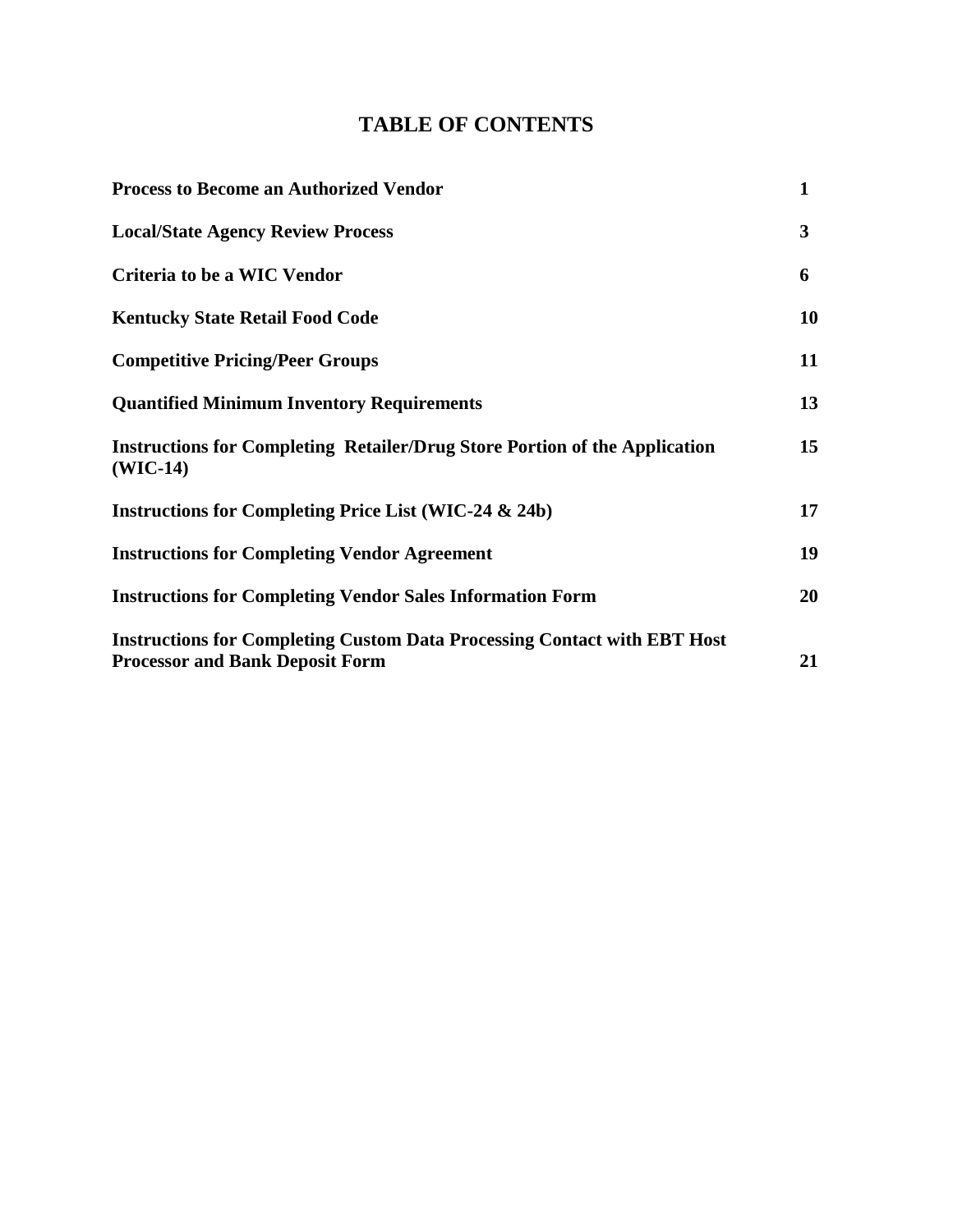#### **WIC PROGRAM**

What is WIC? WIC is a supplemental nutrition program funded by the United States Department of Agriculture and administered through the Kentucky Cabinet for Health Services. WIC services are provided through Local Health Departments. WIC stands for Special Supplemental Nutrition Program for Women, Infants and Children.

The WIC Program provides specific nutritious foods along with nutrition education and breastfeeding promotion at no cost to the participant. These services are provided to income eligible and nutritionally at risk pregnant, breastfeeding and postpartum women, infants and children up to five (5) years of age.

Eligible participants are issued WIC benefits for one (1), two (2) or three (3) month periods. They can redeem only one (1) month at a time, at a contracted vendor.

The WIC vendor is an important part of the WIC Program and it is important WIC vendors understand the WIC Program rules and regulations.

This manual was prepared for retailers who wish to apply to become an approved WIC vendor. Please read everything carefully. If the applying store is approved, a written agreement will be signed. Your contracting agency will be the Local Agency that administers the WIC Program in the county where your business is located, hereafter referred to as the Local Agency.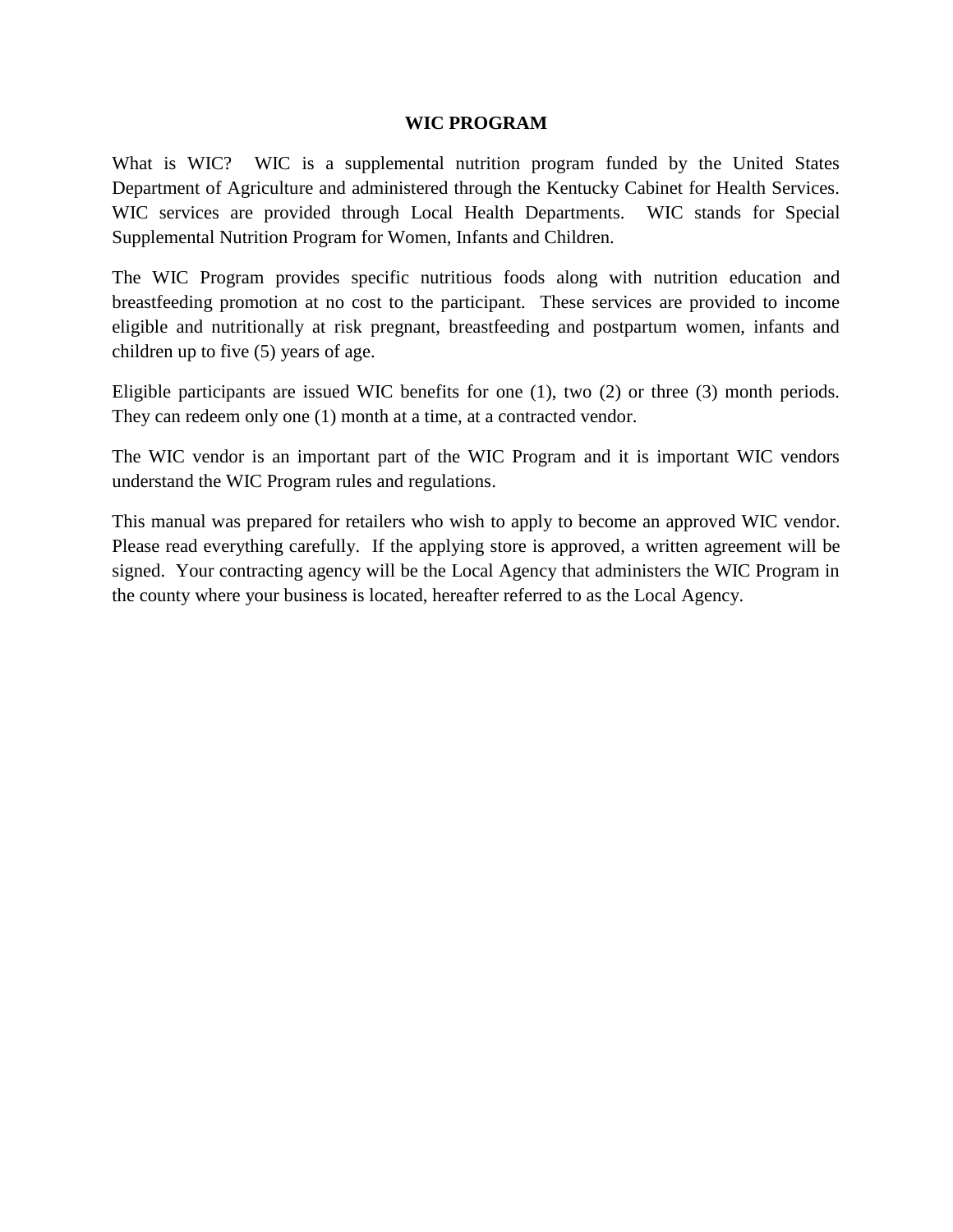## **PROCESS TO BECOME A VENDOR**

Before a store can be an authorized vendor and accept food instruments, the store must complete the application process, meet authorization criteria and be approved by the State Agency.

- A. An applying retailer must:
- 1. Request an application packet from Local Agency.
- 2. Complete the following forms, which are contained in the application packet and supply the following information:
	- Kentucky WIC Program Retailer or Drug Store Application (WIC-14);
	- Copy of Photo ID of current owner;
	- Kentucky WIC Approved Items Retailer Price List (WIC-24) or Drug Store Price List (WIC-24b);
	- Three (3) Kentucky WIC Vendor/Drug Store Agreements (WIC-13);
	- Kentucky WIC Vendor Sales Form (WIC-16) and provide Sales and Use Tax Forms;
	- Contract with EBT Host Processor: and
	- Bank deposit form.
- 3. Submit forms and additional required information to the Local Agency. See the instructions for each form which follows in this manual.
- 4. Receive an on-site visit by the Local Agency. The Local Agency has thirty (30) days to perform an on-site visit at the applying store once the properly completed application forms are received. The on-site visit is performed only after the applying owner has taken possession of the store and the property transfer has been completed.
- B. If the retailer does not meet criteria to be a WIC vendor based upon their review, the application will be denied by local agency.
- C. Upon receipt of the properly completed Application from the Local Agency, the State Agency has thirty (30) days to review the application. NOTE: APPLICATIONS WILL NOT BE ACCEPTED DURING THE MONTH OF SEPTEMBER.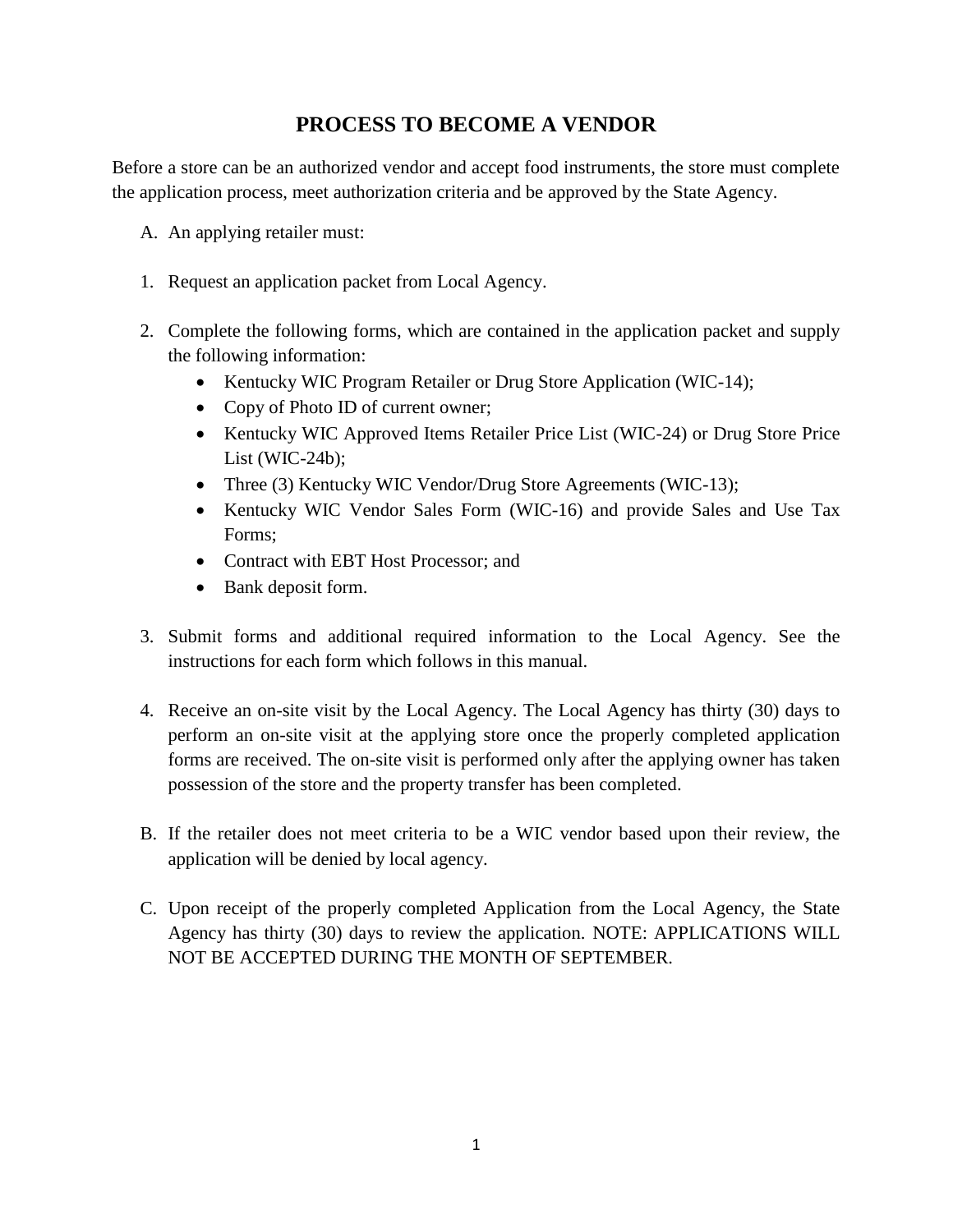- D. If there is a problem with the Application and/or the vendor applicant does not meet criteria to be a WIC Vendor, the vendor applicant will be notified either by the Local Agency or State Agency. If the vendor applicant does not meet the criteria to be a WIC Vendor after two (2) reviews, at any time during this process, the vendor applicant may not apply for the Program for sixty (60) days from the date of denial. Each subsequent denial results in an additional sixty (60) days in accordance with the Administrative Regulation 902 KAR 18:050.
- E. WIC business cannot begin until the applying vendor receives training from the Local Agency a signed and approved Vendor Agreement (WIC-13), the state owned stand beside POS device or the eWIC portion of the integrated point-of-sale system is turned on.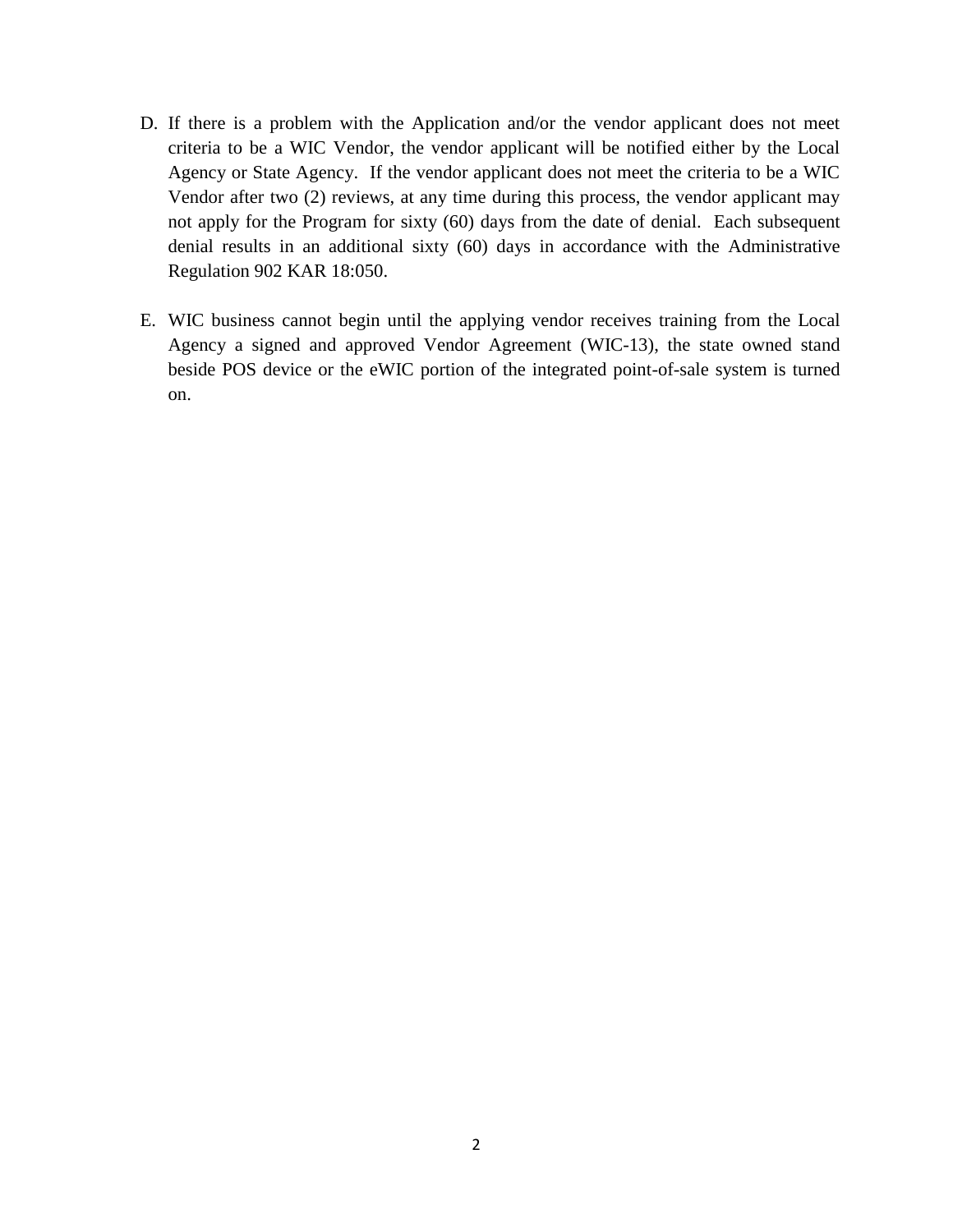### **LOCAL/STATE AGENCY REVIEW PROCESS**

- A. Upon receipt of a properly completed application, the Local Agency will:
- 1. Within thirty (30) days or as soon as can be scheduled, will make an on-site visit to complete the Vendor Application and review the WIC Approved Items Price List (WIC-24 or 24b). The on-site visit is performed only after applying owner has taken possession of the store and the property transfer has been completed.
- 2. During the on-site visit to an applying retailer, the agency will complete the application and perform the following tasks;
	- Determine if the applying retailer stocks the minimum inventory by checking "yes" if the store meets both the "inventory specifications" and the "total quantity required in stock." Check "no" if the store does not meet inventory. The stock must be on the shelves or in the stockroom. Expired foods are not to be counted for meeting inventory.
	- Indicate if the prices of the food items in the store are clearly marked either on the shelf, display case or on the food item by checking "yes" or "no". Pricing must be displayed in order to comply with the terms of the Vendor Agreement (WIC-13).
	- Verify that prices on the Approved Items Price List (WIC-24), submitted by the store match the shelf, item, or display case price of the WIC approved foods. Complete another Price List if corrections are necessary. Sign the (WIC-24) to indicate the prices have been reviewed.
- 3. Determine if the store is primarily a retail grocery or convenience store.
- 4. Indicate other items sold at the store (e.g. gasoline, lottery tickets, hardware, etc.).
- 5. If this is an applying drug store, the Local Agency will:
	- Review the drug stores suggested retail price (SRP) listing(s).
	- Verify the Price List with the shelf prices, if applicable.
	- Remind the store that drug stores must be able to supply exempt formula or WIC Eligible Nutritionals (medical foods) within forty-eight (48) hours of verbal request.

**NOTE: Drug stores are solely authorized for the purpose of providing exempt formula or WIC Eligible Nutritionals.**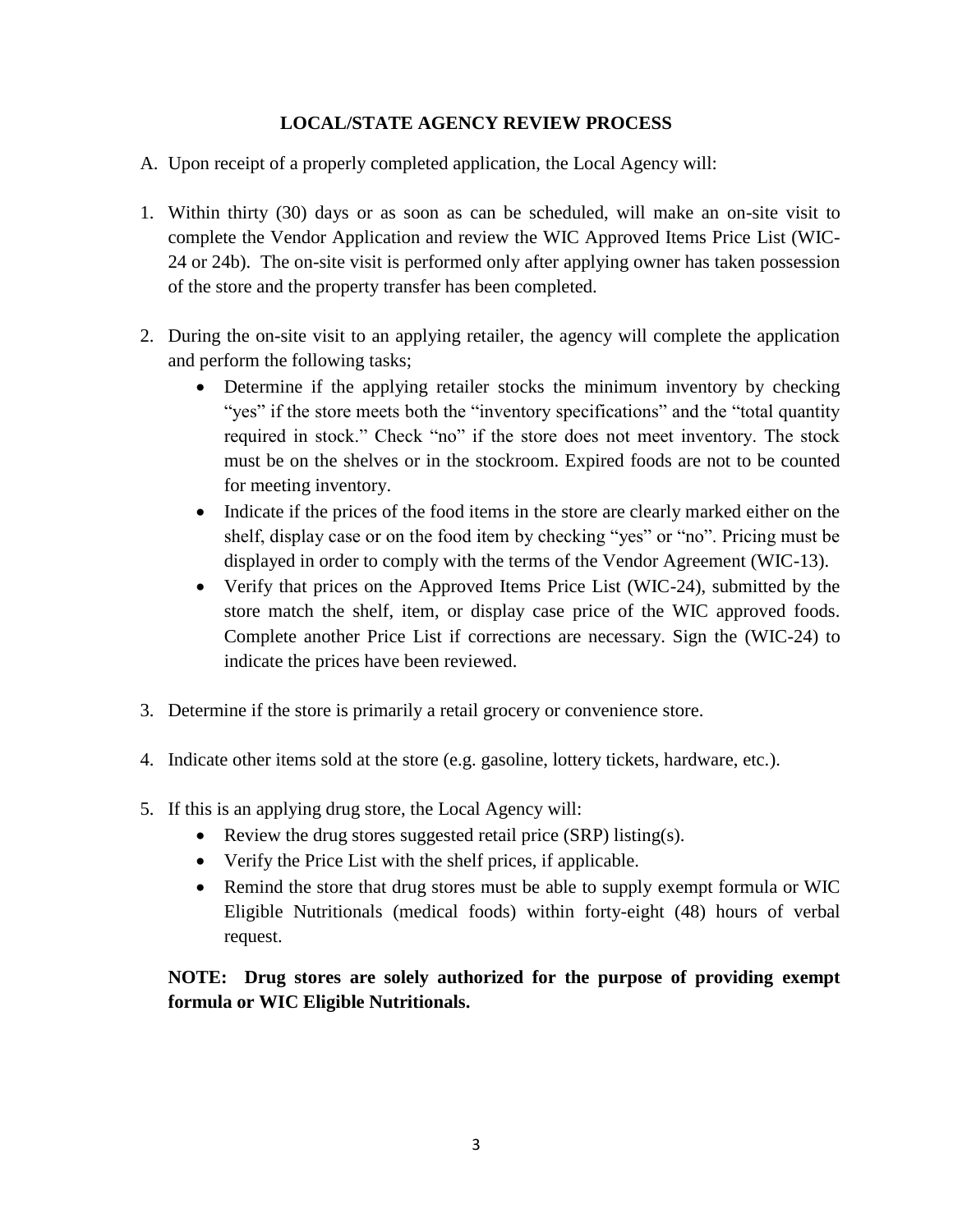6. Submit the Application information to the State Agency, only if the vendor applicant is eligible according to the criteria the Local Agency has reviewed. If the vendor applicant does not meet criteria to be a WIC Vendor after two (2) site visits, the vendor applicant may not apply for the Program for sixty (60) days from the date of denial.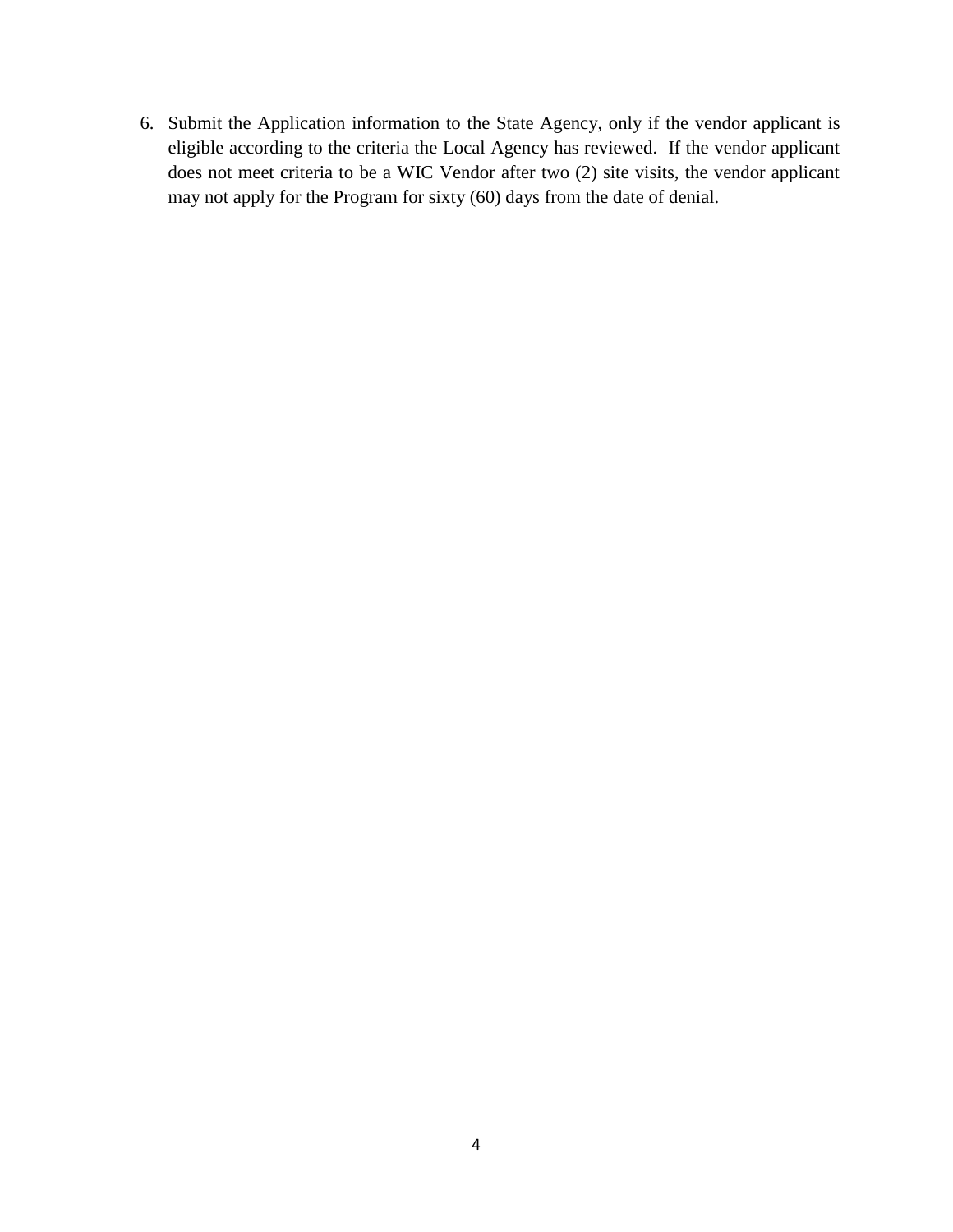#### **STATE AGENCY REVIEW PROCESS**

- 1. Within thirty (30) days of receipt of a properly completed Application from the Local Agency, the State Agency will review the Application, Price List, verify information with SNAP, verify information with the Environmental Section, verify information with the Secretary of State, verify submitted Vendor Sales Information including Sales and Use Tax Forms. Review prices in order to determine that pricing is competitive with other stores in the area and review the adherence to the criteria for selection of vendors. The State Agency may request a bill of sale and other proof of ownership and/or other documents.
- 2. If there is a problem with the Application and/or the vendor applicant does not meet criteria to be a WIC Vendor, the State Agency will notify the Local Agency of denial of the Application.
- 3. If the Application is approved, the State Agency will notify the Local Agency of approval. An approved Vendor Agreement (WIC-13) and authorized vendor Stamp will be sent to the Local Agency for delivery to the vendor. The EBT Host Processor will be notified to provide a stand beside POS device if applicable or turn on the integrated point-of-sale system.
- 4. If the vendor applicant does not meet the criteria to be a WIC Vendor after two (2) reviews, at any time during this process, the vendor applicant may not apply for the Program for sixty (60) days from the date of denial. Each subsequent denial results in an additional sixty (60) days in accordance with the Administrative Regulation 902 KAR 18:050.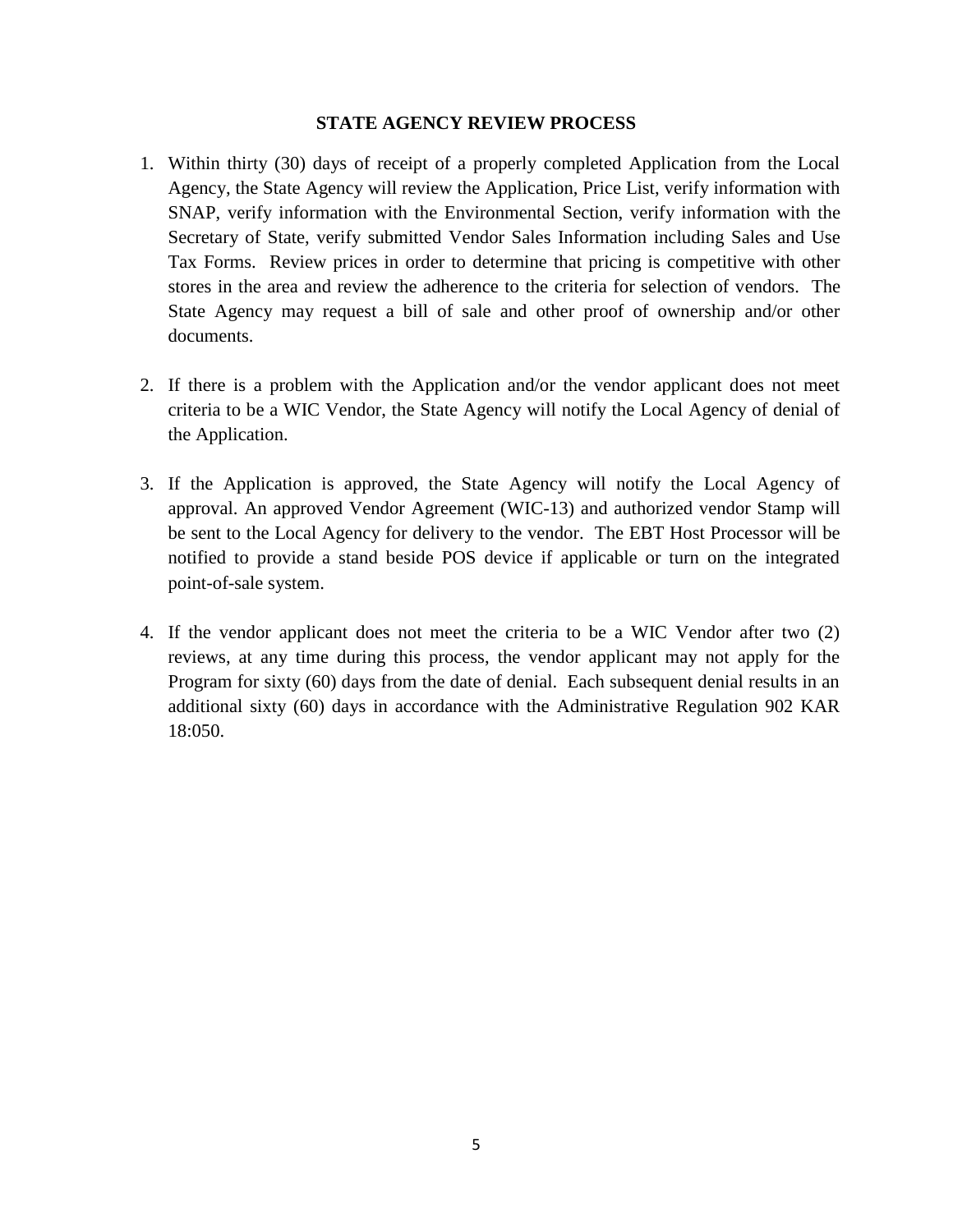#### **CRITERIA TO BE A WIC VENDOR**

#### **Each retailer and drug store/pharmacy must meet the following authorization criteria:**

- 1. Have a single fixed location. The redemption of food instruments and provision of WIC foods must be within the confines (four walls) of the store. The use of drive-up windows is not allowed.
- 2. Be able to accept WIC benefits through the use of electronic benefits transfer (EBT). A store must have the use of an internet cable or use a system that is currently certified by Food and Nutrition Services to accept WIC EBT online.
- 3. Stock the minimum inventory of WIC approved foods in accordance with the "Quantified Minimum Inventory Requirements", which follows in this manual. The inventory must be in the store or in the store's stockroom. Expired foods do not count towards minimum inventory.
- 4. Display the prices of WIC approved food items on each item, on the shelf, or display case where the items are located. A cost plus 10% store, must post the final price (WIC price) on the shelf or on signage in aisle.
- 5. Retailers with a pharmacy located within the store's confines (four walls) must provide exempt formula or WIC Eligible Nutritionals within forty-eight (48) hours of verbal request.
- 6. Purchase infant formula only from wholesalers, distributors, and retailers licensed in Kentucky, or formula manufactures registered with the Food and Drug Administration. An approved list is available from the State WIC Office or online at [http://chfs.ky.gov/dph/mch/ns/wic.htm.](http://chfs.ky.gov/dph/mch/ns/wic.htm)
- 7. (Drug stores only) A Drug Store or Pharmacy is only authorized to provide exempt formula or WIC Eligible Nutritionals. No other foods or formulas may be redeemed by a drug store/pharmacy. A drug store must be able to supply exempt formula or WIC Eligible Nutritionals within forty-eight (48) hours of verbal request. Have a recognized pharmacy section in a stationary location that is a separate and distinct area. Direct distribution outlets and wholesale food establishments are not eligible.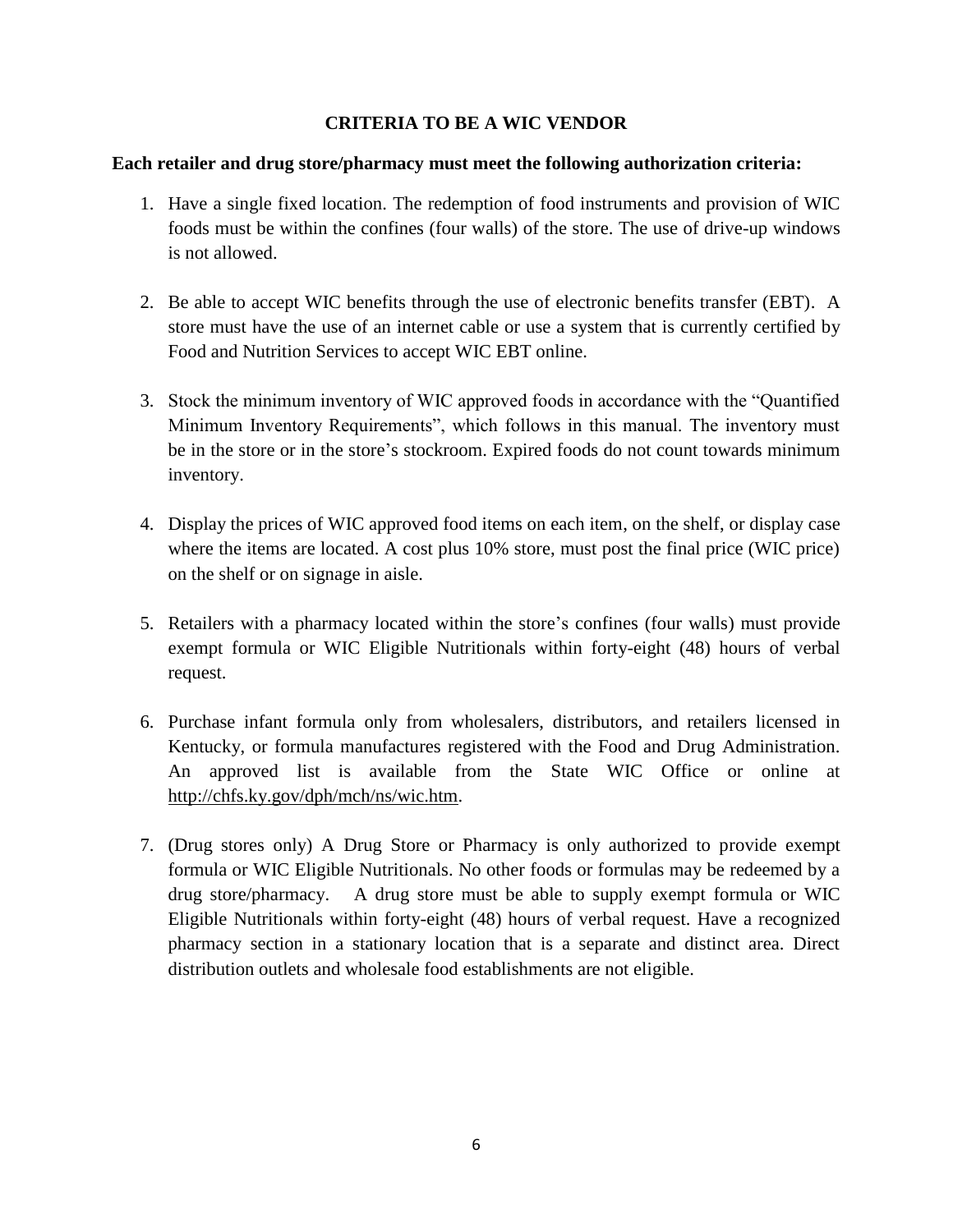- 8. Be in compliance with the Kentucky Food Code and have a valid Retail Food Establishment or Retail Food Store Permit in the current owner's name. See Retail Food Code which follows in this Manual. This does not apply to a drug store/pharmacy.
- 9. Be an authorized SNAP retailer. This does not apply to a drug store/pharmacy.
- 10. Have prices competitive with other authorized vendors. An applying vendor's prices for food items cannot be above the current not-to-exceed (NTE) prices of authorized WIC vendors within the same peer group for the region or the state. See Competitive Pricing which follows in this manual.
- 11. The retailer or drug store must be in compliance with other Food and Nutrition Programs or the Medicaid Program. This includes:
	- a. Not being disqualified or withdrawn by the United States Department of Agriculture (USDA) from participation in another Food and Nutrition Services (FNS) Program;
	- b. Not being disqualified or withdrawn from the Medicaid Program; and
	- c. Not being denied application to participate in Supplemental Nutrition Assistance Program (SNAP) or Medicaid.
- 12. Not be currently paying a Civil Money Penalty to SNAP or Medicaid or not having been assessed a Civil Money Penalty from SNAP or Medicaid and the disqualification period that would otherwise have been imposed has not expired.
- 13. Be a business whose primary purpose is to be a retail grocery. Direct distribution outlets and wholesale food establishments are not eligible. A vendor whose primary business is something other than a retail grocery is not normally eligible for the WIC Program. This includes dairies, gas stations, specialty stores, liquor stores, home delivery groceries, bait shops, etc., the applying store must have a recognized grocery department in a stationary location that is a separate and distinct area which stocks staple food items in addition to WIC approved foods. Staple food items are defined as meat, poultry, fish, bread and bread items, cereals, vegetables, fruit, fruit and vegetables juices, dairy products, and the like. Food items such as coffee, tea, cocoa, carbonated and noncarbonated drinks, condiments, and spices are not considered to be staple foods. A retail grocery should have:
	- a) A separate area as defined above;
	- b) A stock of food other than staple food items as defined above;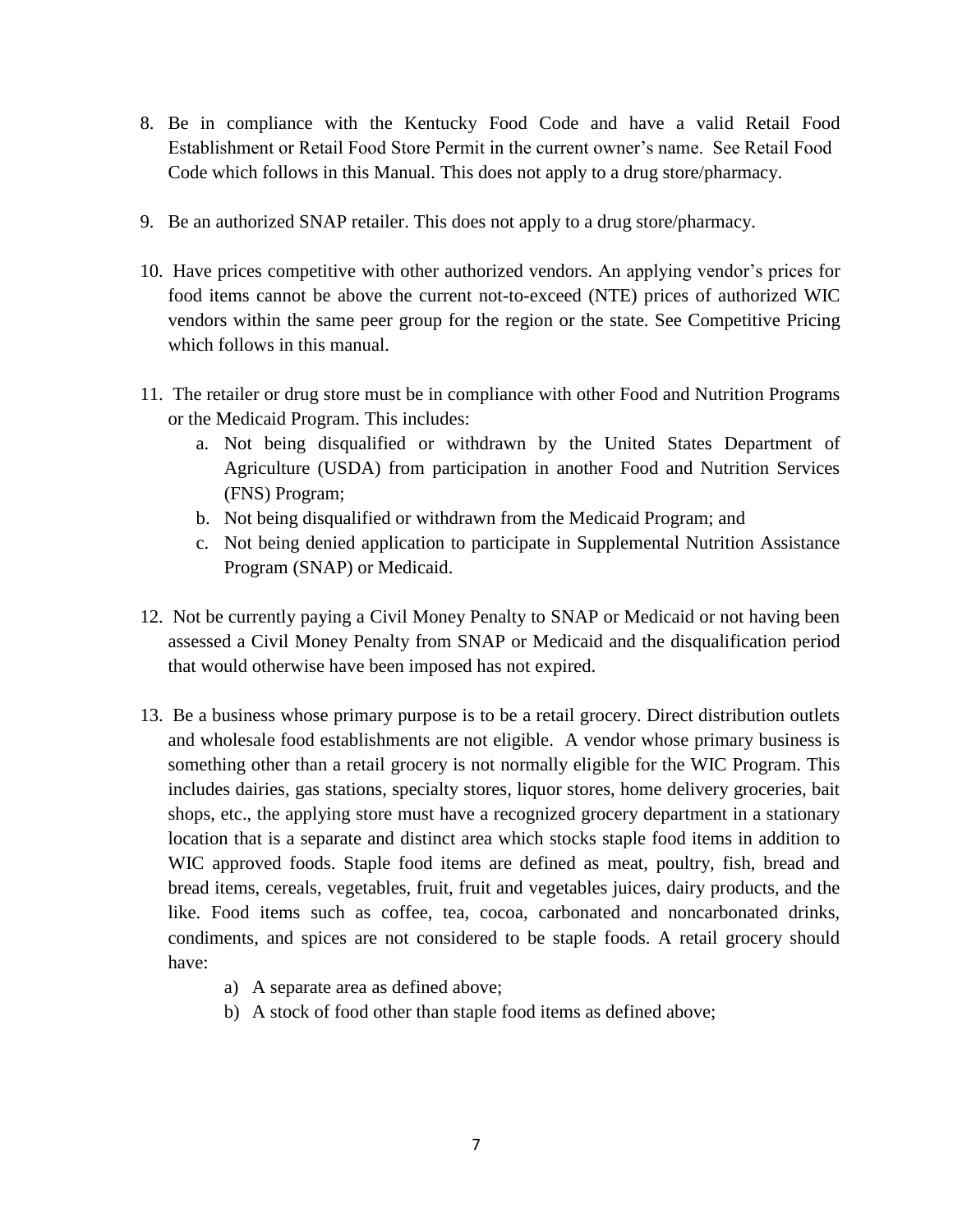- c) Fifteen percent (15%) of their gross sales must be in non-taxable food sales excluding specialty products. (Bakery goods for bakery produce for fruit and vegetable stands.) Dairies and home delivery groceries will not be approved if they operate solely as mobile operations.
- 14. (Does not apply to drug stores) A vendor who derives more than 50% of their annual food sales revenue from the sale of food items purchased with WIC food instruments is not eligible.
- 15. Be a corporation or partnership that is registered with the Secretary of State and be in good standing.
- 16. Be open for business year round, on a full time basis, at least eight hours per day and six days per week.
- 17. Not owe the WIC Program for any unpaid claims or Civil Money Penalties for any stores owned or previously owned by the applying owner.
- 18. Not be an applying retailer or drug store who, during the last six (6) years, the vendor applicant's current owner(s), officers or managers have been convicted of or had a civil judgment for:
	- a) Fraud;
	- b) Antitrust violations;
	- c) Embezzlement, theft, or forgery;
	- d) Bribery;
	- e) Falsification or destruction of records;
	- f) Making false statements or claims;
	- g) Receiving stolen property;
	- h) Obstruction of justice;
	- i) Other evidence reflecting on the business integrity and reputation of the applicant; or
	- j) Official records of removal from other federal, state or local programs.
- 19. Not be a business that has attempted to circumvent a period or disqualification from the program. This includes a store that has undergone a sale or change of operation if the transaction involves the following parties:
	- a) The seller or transferor is an owner, operator, or manager who is currently suspended, sanctioned, or disqualified from WIC, SNAP or Medicaid; and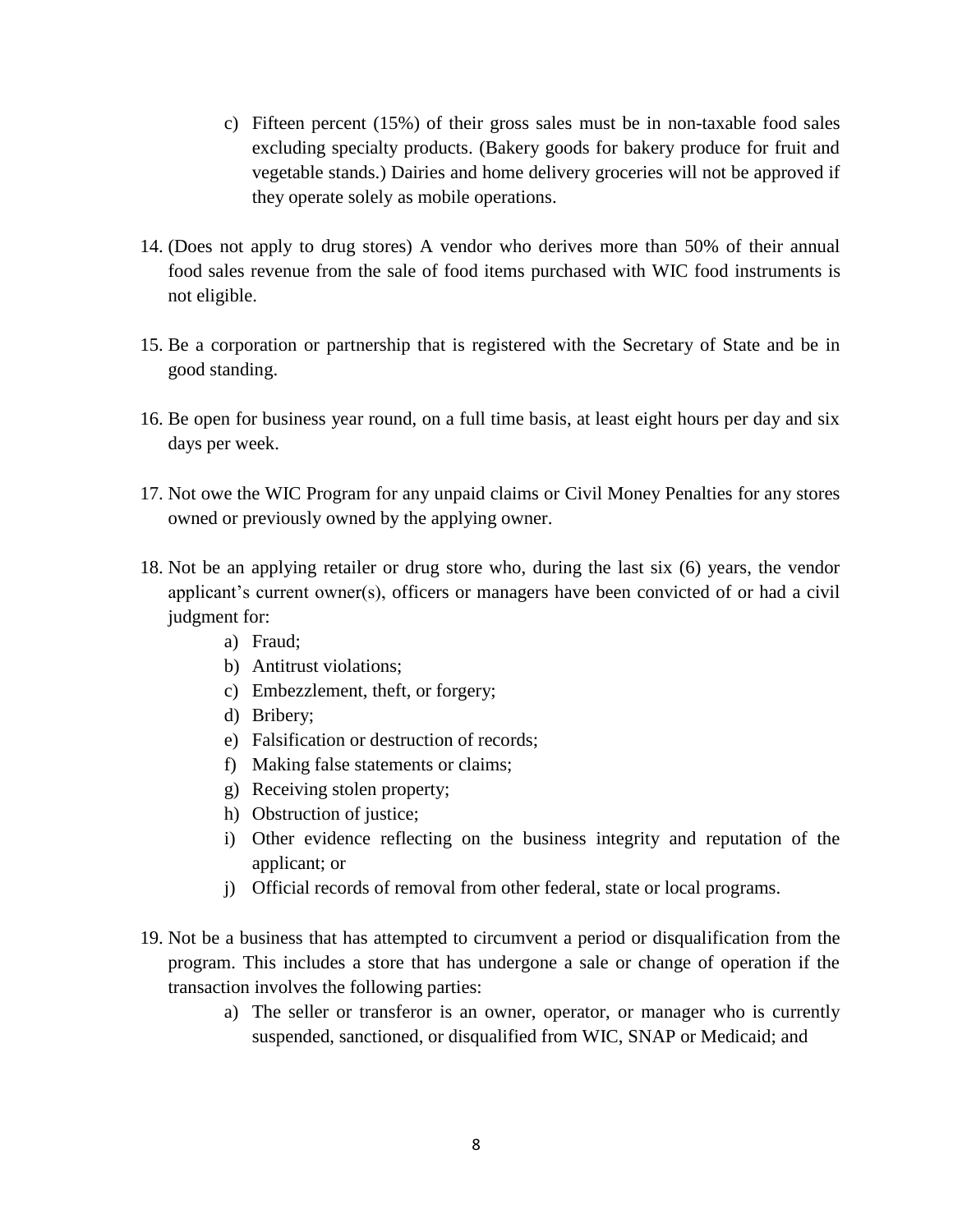- b) The buyer or transferee is related to the seller by marriage or consanguinity within the forth degree, or was a manager or employee of the seller at the time of the sanction, suspension or disqualification was issued, or the violation occurred.
- 20. Not be a business where a conflict of interest, real or apparent, will occur. Contracts will not be entered into with local health department employees or with governing local board of health members.
- 21. Be accessible to monitoring by State and Federal officials without prior notice.

The State Agency will deny and/or terminate a vendor's contract if it determines the vendor or vendor's employees provided false information in connection with the vendor application.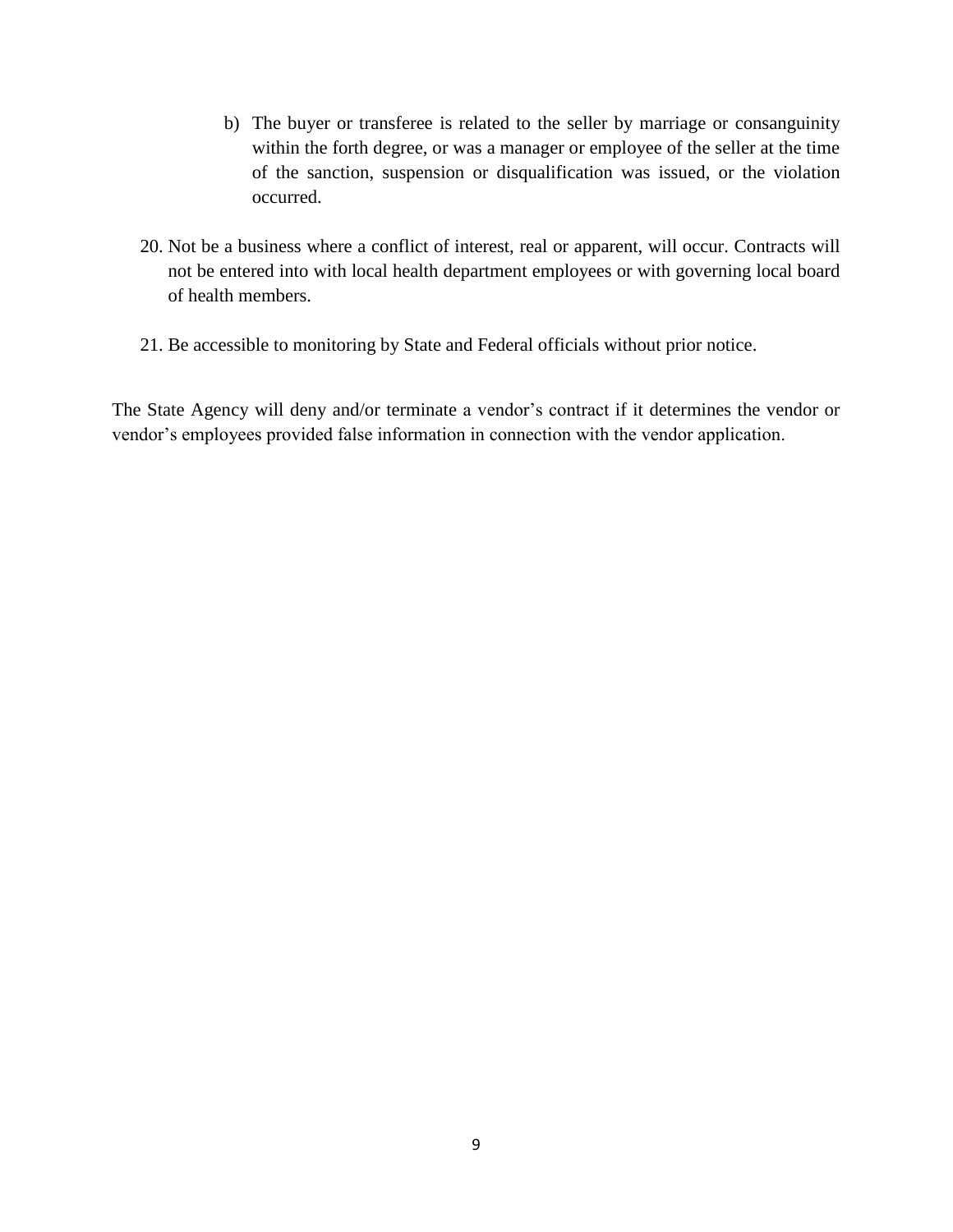#### **KENTUCKY STATE RETAIL FOOD CODE**

(Does not apply to drug stores)

When a store is in compliance with the Kentucky State Retail Food Code (902 KAR 45:005), the store is issued a State Retail-Food Establishment or Retail Food Store permit.

To obtain a permit, contact the Environmental Section of the County Health Department in the county of the store's physical address.

The permit must be in the current owner's name.

The permit fee must be paid.

## **Example of the permit**

| DFS-234 (4/97)                                                                                                        |                               | <b>CABINET FOR HEALTH SERVICES</b>                              |            |
|-----------------------------------------------------------------------------------------------------------------------|-------------------------------|-----------------------------------------------------------------|------------|
| <b>COUNTY</b>                                                                                                         | <b>COMMONWEALTH</b>           | OF KENTUCKY                                                     | PERMIT NO. |
|                                                                                                                       |                               | *** PERMIT / LICENSE / REGISTRATION / CERTIFICATE TO OPERATE*** |            |
| AUTHORIZATION IS HEREBY GRANTED TO OPERATE A<br>IN COMPLIANCE WITH                                                    |                               |                                                                 |            |
| THIS PERMIT IS NON - TRANSFERABLE AND SHALL EXPIRE ON<br>LOCATION OF ESTABLISHMENT IF DIFFERENT FROM MAILING ADDRESS. |                               |                                                                 |            |
| <b>STREET</b><br><b>CITY</b>                                                                                          |                               | THIS PERMIT MUST BE POSTED<br>IN A CONSPICUOUS PLACE.           |            |
|                                                                                                                       |                               | GIVEN UNDER OUR HANDS ON THIS DATE:                             |            |
|                                                                                                                       |                               |                                                                 |            |
|                                                                                                                       |                               |                                                                 |            |
|                                                                                                                       | SECRETARY FOR HUMAN RESCURCES |                                                                 |            |
|                                                                                                                       |                               |                                                                 |            |
|                                                                                                                       |                               |                                                                 |            |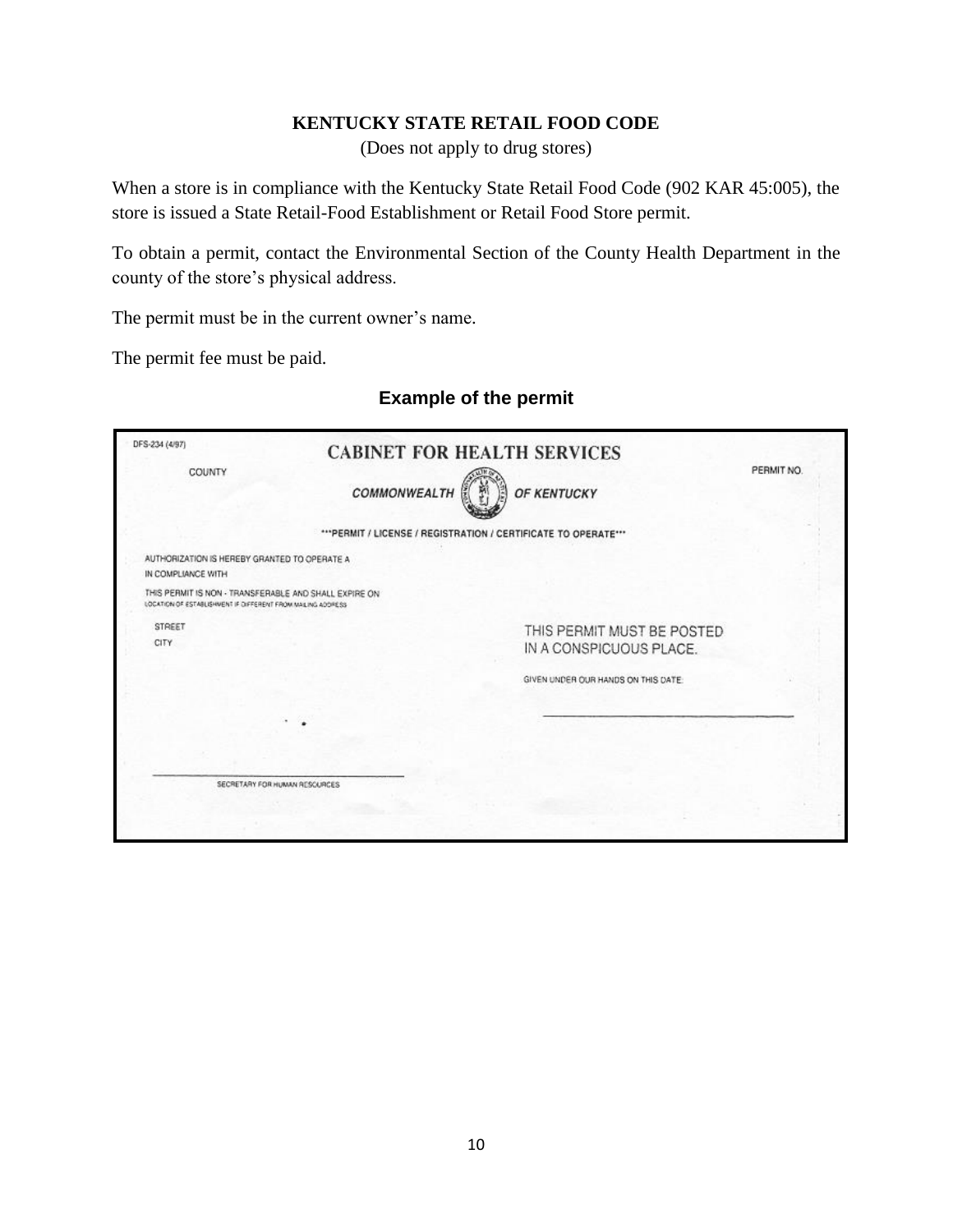## **COMPETITIVE PRICING**

The prices submitted on the Price List (WIC-24) by the applying store are used to compare to the current not-to exceed (NTE) prices of WIC authorized vendors within the same Peer Group for the same food items. The price submitted on the Price List cannot exceed the Region and State NTE.

The NTE is the maximum amount that Kentucky will pay for specific food items identified by their Universal Product Code (UPC). The NTE is calculated from the actual prices by food item by UPC that is submitted through EBT transactions. The NTE is the average price plus two (2) standard deviations per Peer Group. The price of a WIC food item cannot exceed the Region and State NTE.

- 1. The twelve peer groups are designated by:
	- a) Region based upon the region of the store's physical address: West- Type 1, Central-Type 2, East- Type 3; and
	- b) Classification which is based upon the non-taxable food sales submitted on the Vendor Sales Form. The Classes are; Class I, Class II, Class III, Class IV and Class V.

| Peer Groups                              |               |         |      |  |
|------------------------------------------|---------------|---------|------|--|
| <b>SALES</b>                             | <b>REGION</b> |         |      |  |
| Class I - Less than $$200,000$           | West          | Central | East |  |
| Class II - \$200,000 to \$1.5 Million    | West          | Central | East |  |
| Class III - \$1.5 Million to \$8 Million | West          | Central | East |  |
| Class IV - Greater than \$8 Million      | West          | Central | East |  |
| Class V - Pharmacies                     | West          | Central | East |  |

- 2. The NTE of the following food items are compared to the applying stores' prices submitted on the Price List:
	- Milk gallon (whole, skim,  $1\%, 2\%)$  Beans (canned)
	-
	- Eggs Rice
	-
	-
	-
	-
- 
- Cheese 100% Whole Grain Bread
	-
- Cereal Tortillas
- Juice **Dry infant cereal**
- Peanut butter **Infant fruits and vegetables**
- Dry Beans (bag) **Infant formula (contract brand)**
- 3. If one food item's price exceeds the State and Region NTE, the application will be denied.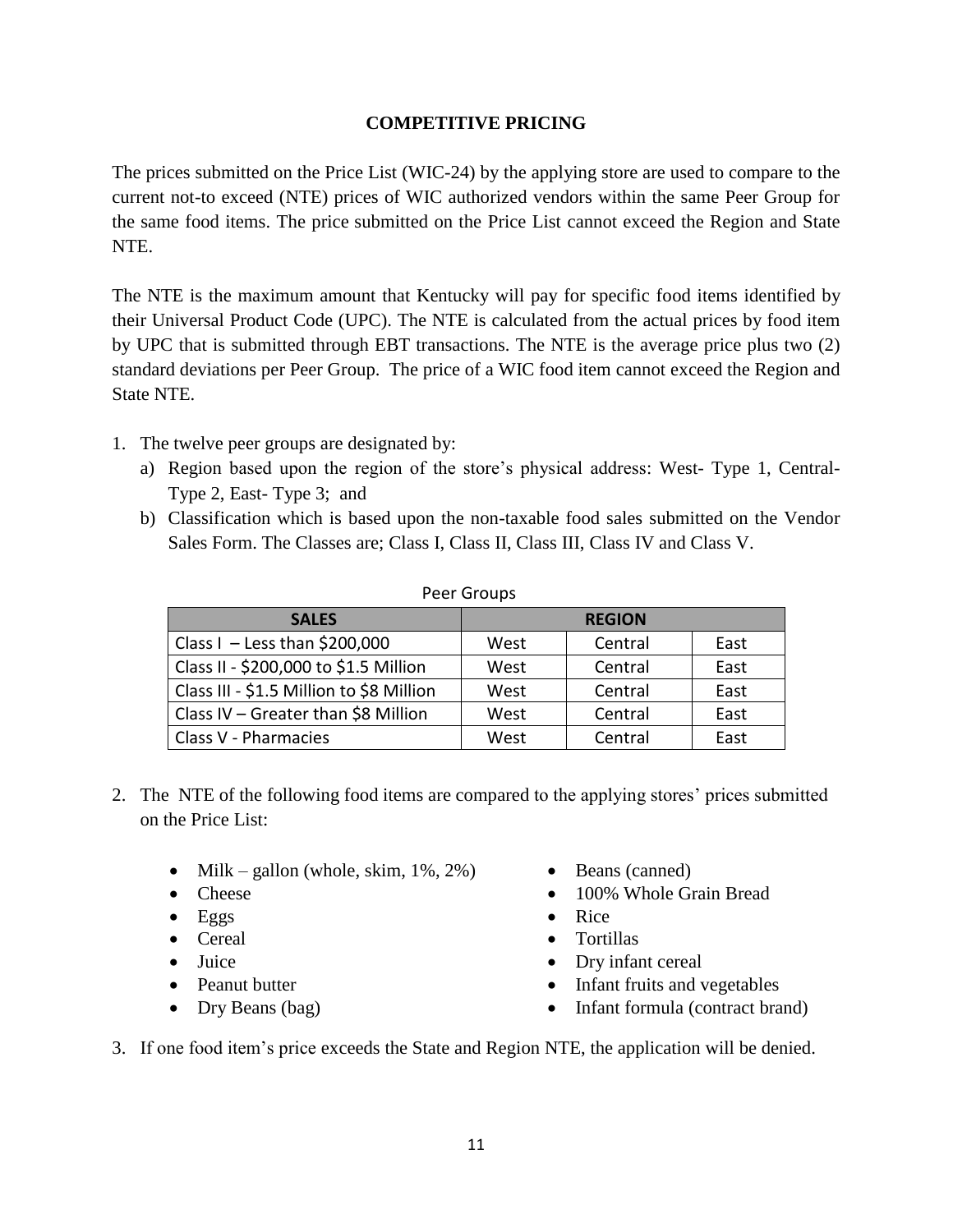- 4. If an applying store receives a letter of denial, due to pricing, the retailer may contact the State WIC Agency to negotiate prices.
- 5. If this is a cost plus 10% store, the final price (WIC price) must be submitted on the Price list as well as posted on the shelf or on signage in aisle. This is the price that is used to review for competitive pricing.
- 6. If any applying stores receive a second letter of denial due to pricing the store cannot reapply for sixty (60) days from the date of denial. Subsequent denials result in increasing time when a store cannot apply. See Administrative Regulation 902 KAR 18:050.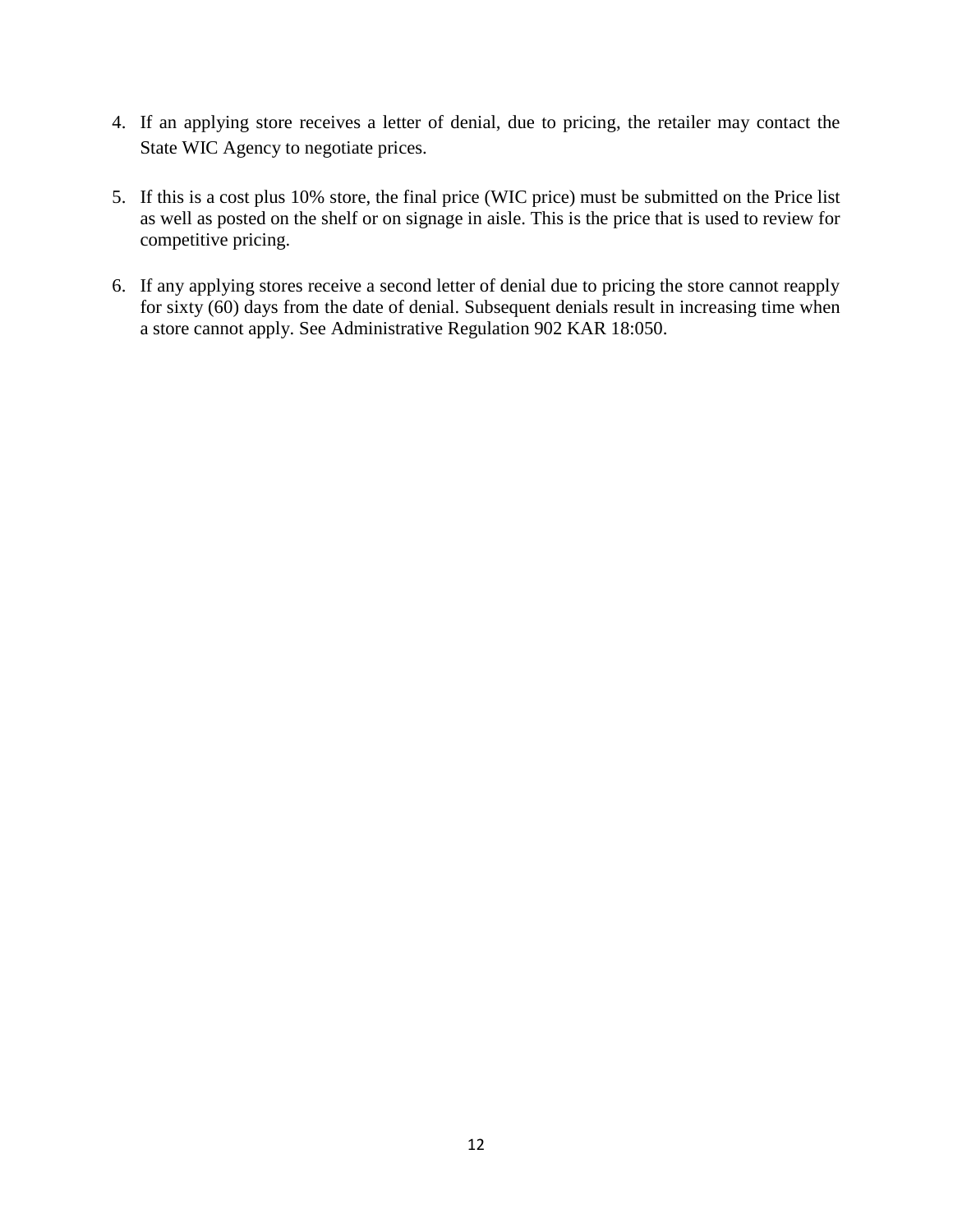#### **QUANTIFIED MINIMUM INVENTORY REQUIREMENTS (DOES NOT APPLY TO DRUG STORES) ALL FOOD ITEMS MUST BE WIC APPROVED, MEETING THE REQUIREMENTS OF ATTACHMENT A OF THE WIC PROGRAM VENDOR AGREEMENT, AND MUST BE WITHIN THE MANUFACTURER'S EXPIRATION, BEST BY, SELL BY, OR USE BY DATE.**

| Food Item     | <b>Inventory Specifications</b>                                                                                                                                                                                                 | <b>Quantities Required in</b><br><b>Stock</b>                        |
|---------------|---------------------------------------------------------------------------------------------------------------------------------------------------------------------------------------------------------------------------------|----------------------------------------------------------------------|
| <b>Milk</b>   | 2 Types Required:<br>Whole and 1% (or less) milk in gallon<br>containers<br>Must supply 1/2 gallons and quarts upon<br>request                                                                                                  | 4 gallons whole milk<br>and<br>6 gallons 1% milk or<br>less          |
| Cheese        | 1 Type Required:<br>No deli cheese of any type                                                                                                                                                                                  | 4 pounds total<br>8 or 16 ounce<br>packages                          |
| Eggs          | Grade A (Large or smaller)                                                                                                                                                                                                      | 5 dozen                                                              |
| Cereal        | Three (3) Products Required:<br>(2 of the 3 products must be whole grain)                                                                                                                                                       | 9 boxes                                                              |
| Juice         | Two (2) flavors required in 64 ounce<br>containers<br>Two (2) flavors required in 48 ounce or 12<br>ounce frozen concentrate containers<br>(reconstitute to 48 ounces)<br>Must be 100% fruit or vegetable juice,<br>unsweetened | <b>Combined quantities</b><br>to equal 14 containers                 |
| Beans or peas | 1 type dry beans or peas<br>1 type canned beans or peas                                                                                                                                                                         | $4 -$ one $(1)$ pound<br>packages and<br>16 - 15 to 16 ounce<br>cans |
| Fish          | 1 type required                                                                                                                                                                                                                 | 45 ounces                                                            |
| Peanut butter | 1 type required                                                                                                                                                                                                                 | $4 - 16$ to 18 ounce<br>containers                                   |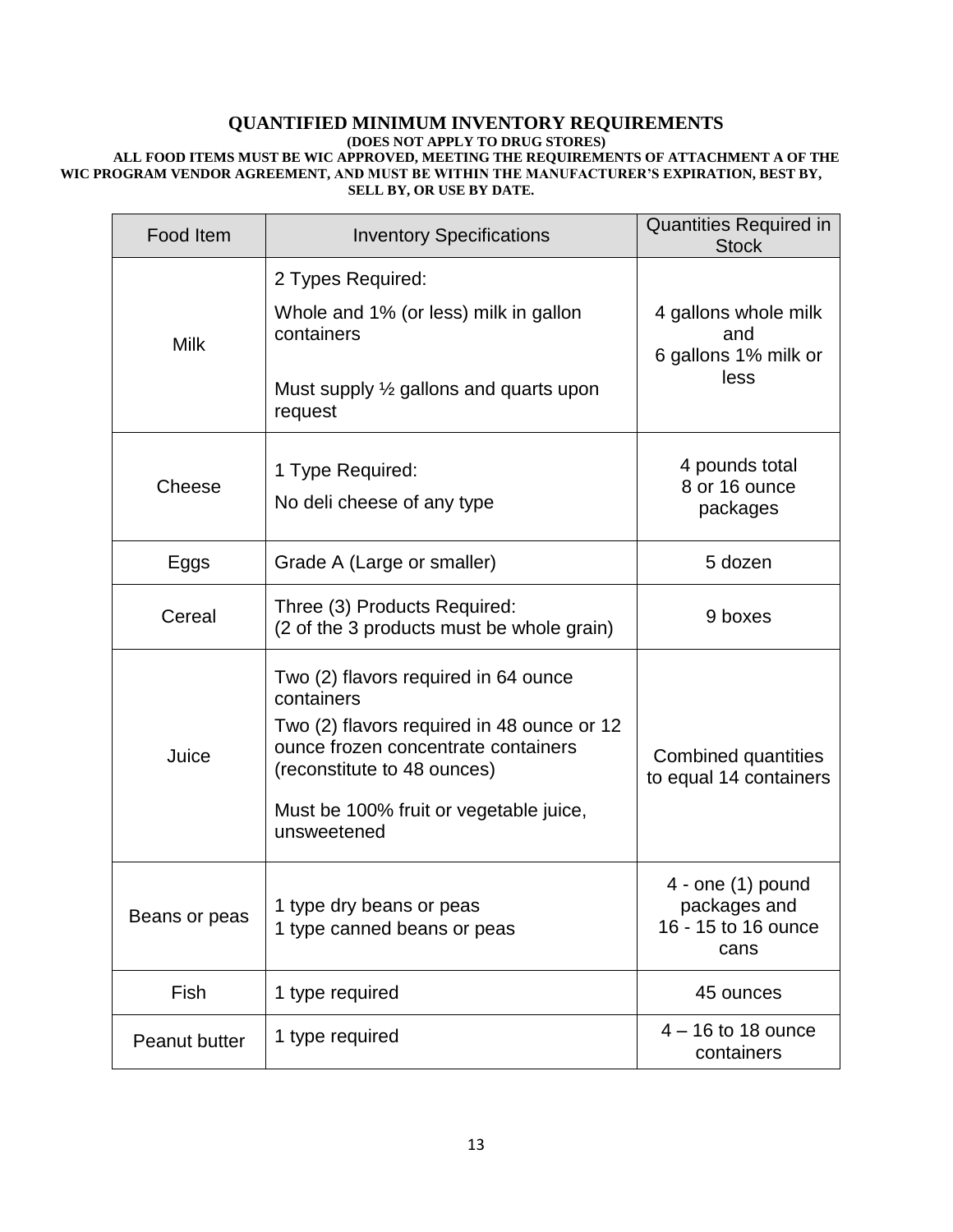| Food Item                                      | Food Item                                                                                                    | Food Item                                                                    |
|------------------------------------------------|--------------------------------------------------------------------------------------------------------------|------------------------------------------------------------------------------|
| Whole wheat<br>products                        | 1 type required                                                                                              | 4 - 16 ounce loaves of<br>bread, tortillas, or 14 -<br>16 ounce pkgs of rice |
| Fresh or<br>frozen fruits<br>and<br>vegetables | 2 types fresh or frozen fruits<br>2 types fresh or frozen vegetables                                         | 10 pounds total                                                              |
| Infant formula                                 | 1 type of contract brand powder required:<br>*Gerber Good Start Gentle, Good Start<br>Soy, Good Start Soothe | 11 cans total<br>In either 12.4, 12.7 or<br>12.9 ounce cans                  |
| Infant cereal                                  | 1 type required                                                                                              | 3 containers total<br>8 ounce containers                                     |
| Infant fruits<br>and<br>vegetables             | 2 types infant fruits and<br>2 types infant vegetables                                                       | $16 - 4$ ounce 2-packs<br>Ωr<br>32 - 4 ounce<br>containers                   |

\*Contract brand and size subject to change. Written notification will be provided.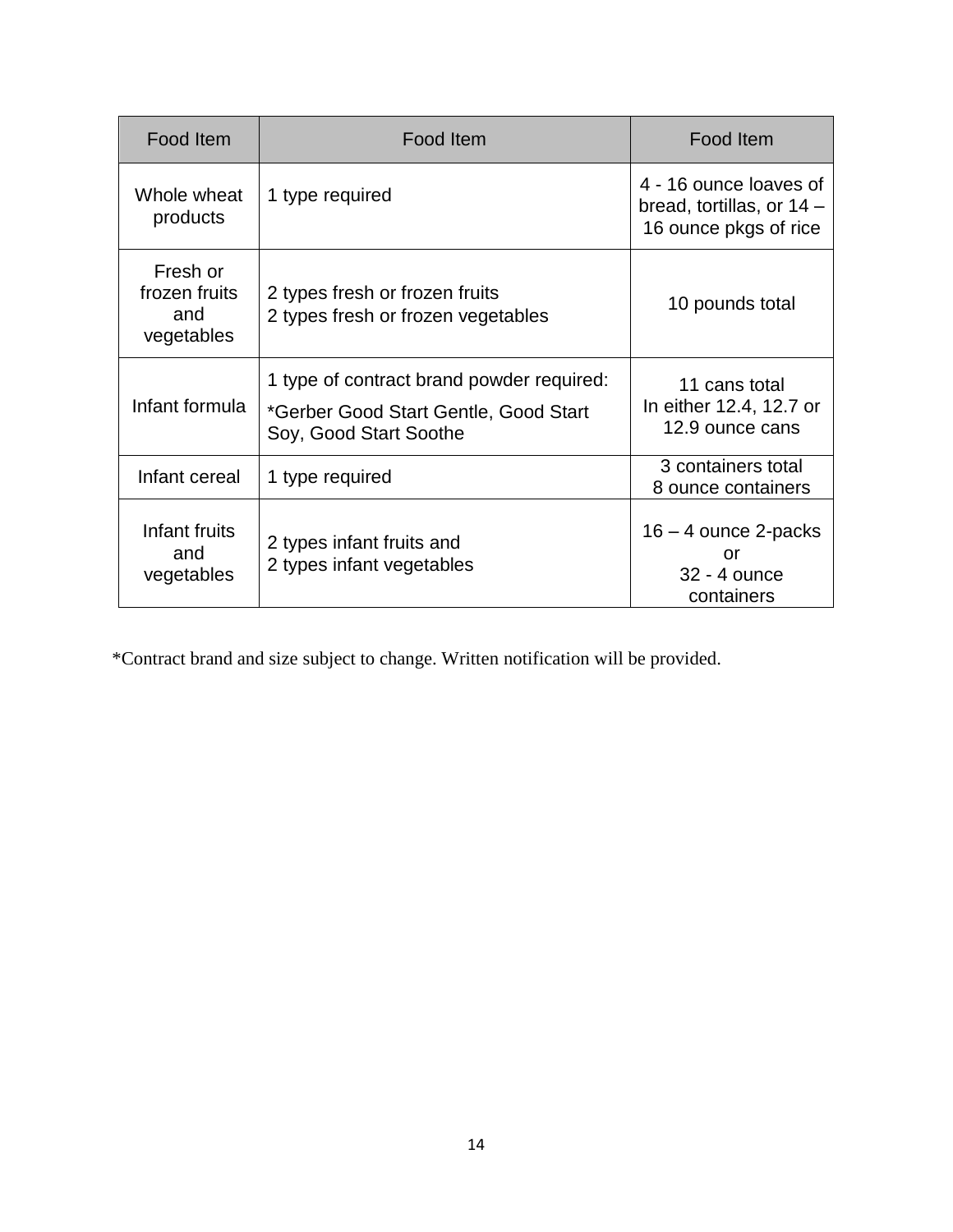#### **INSTRUCTIONS FOR COMPLETING THE RETAILER/DRUG STORE PORTION OF APPLICATION (WIC-14)**

All questions on the Application must be fully completed. If sole proprietorship, attach a copy of the photo ID of the current owner which will assist the WIC Program staff to identify the proper owner.

The following instructions are for completing the retailer portion of the Application:

- 1. 8. Self-explanatory.
- 9. Owner related to the previous owner Indicate if the applying owner is has a family relationship to the prior owner of this store.
- 10. Rejected Application- Indicate if you have previously applied for participation in the WIC Program and had your application rejected. Specify date application was rejected.
- 11. Participation in the WIC Program- Indicate if the applicant has ever had a contract with the WIC Program. If yes, indicate the previous WIC Vendor Stamp Number (if known), the store name and the address where the store was located. Attach a listing to the Application if there has been or currently is more than one store with a contract with the Program.
- 12. Warning or Suspension from WIC Program- Indicate if the applicant- the corporation or the manager ever owned, managed, or has been an employee of a firm which ever received a termination, or disqualification from the WIC Program. If yes, provide the store name and location involved, date, brief reason and identify the person or corporation. If additional information is necessary, attach to the Application.
- 13. Previous store name and owner **-** If previously in business under another name or owner, please indicate.
- 14. 18. Self-explanatory
- 19. Integrated System Does the store use a point-of-sale system that has been certified for online WIC EBT by the Food and Nutrition Services, check yes or no.
- 20. 27. Self-explanatory
- 28. More Than Fifty (50) Percent Criteria **-** Indicate if you believe that more that 50% of this store's yearly food sales will be from the sale of WIC food items.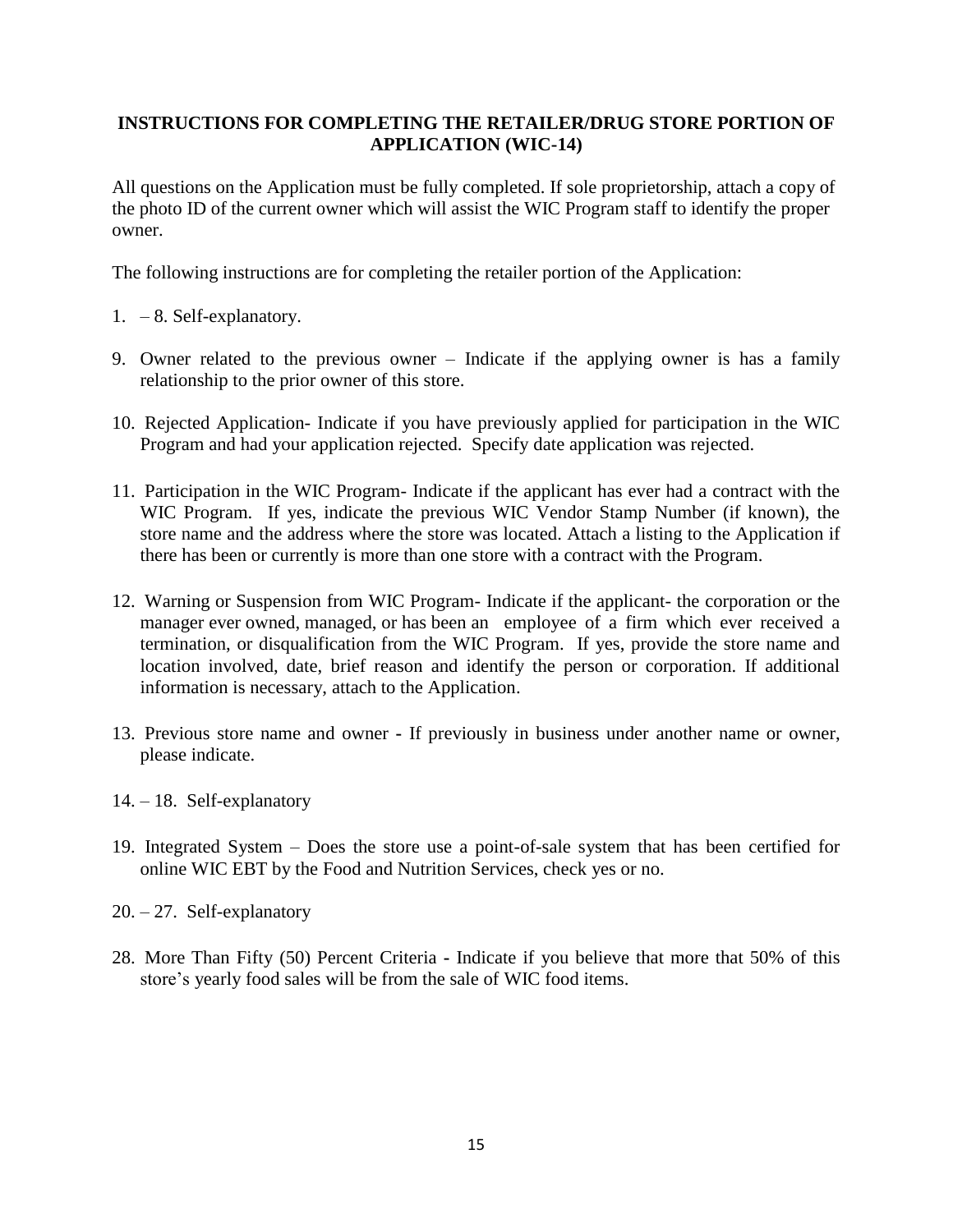- 29. Valid Retail-Food Establishment or Retail Food Store Number- Indicate if there is a Retail-Food Establishment or Retail Food Store Permit in the owner's name and the permit number. If there is not a permit or the permit is not in the owner's name, contact the Environmental Section of the County Health Department site in the county where the store is located. An applying store must have a Retail-Food Establishment or Retail Food Store Permit in the applying owner's name. See Kentucky State Retail Food Code in this manual.
- 30. SNAP Authorization Number **-** Check if the store is authorized or has applied for a SNAP number**.** If authorized, supply the SNAP Number.
- 31. Denied or Disqualified from SNAP **-** Indicate if the applying store, has ever violated SNAP Regulations and was denied, withdrawn or disqualified. If yes, provide the date, a brief reason. If additional information is necessary attach to the Application.
- 32. Civil Money Penalty for SNAP Indicate if the store has ever received a Civil Money Penalty. If yes, provide the date, a brief reason. If additional information is necessary attach to the Application.
- 33. 34. Self-explanatory.
- 35. 36. Wholesaler/Retailer Information **-** Indicate the wholesaler/retailer you expect to use for the purchase of WIC food items. Infant formula must be purchased form the list of infant formula wholesalers, distributors and retailers licensed in Kentucky or formula manufacturers registered with the FDA. An approved list is available from the State Agency or on-line at [http://chfs.ky.gov/dph/mch/ns/wic.htm.](http://chfs.ky.gov/dph/mch/ns/wic.htm)

## **37. Read Statements and Certification prior to signing.**

- Authorized Signature (Owner or Corporate Officer), Printed Name and Date- The applying owner must sign, print name and date this form. The only exception is for a chain store whose authorized representative is at the corporate level and may not be the owner.
- Title- Title of person signing the application. The only exception to the owner is for a chain store whose authorized representative is at the corporate level and may not be the owner.

## **38. Local Agency/State Agency Use Only**

• The next two (2) portions of the Application are for the Local Agency and State Agency to use in reviewing the store for approval for a contract. Do not complete these portions of the form.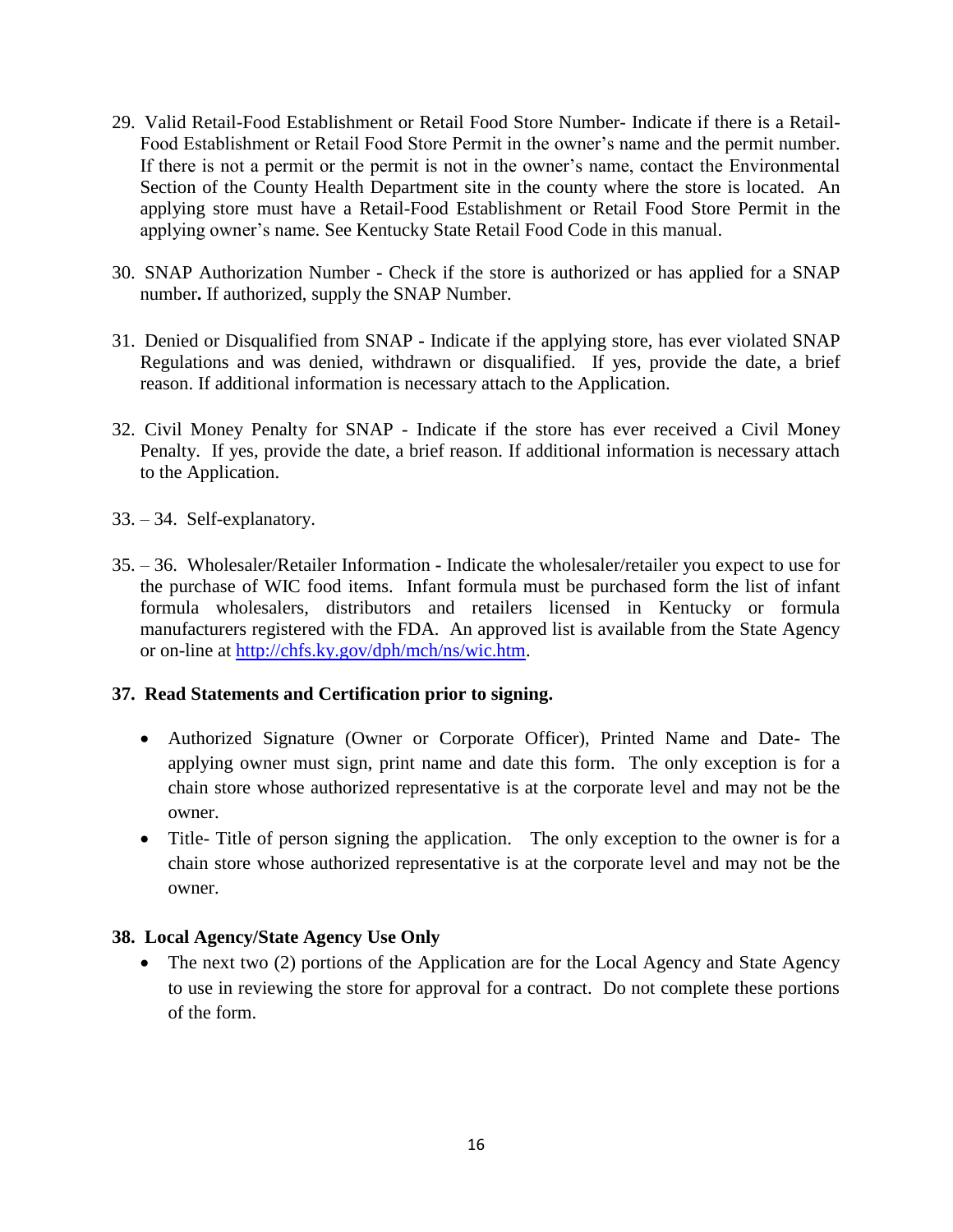### **INSTRUCTIONS FOR COMPLETING WIC APPROVED ITEMS PRICE LIST (WIC 24)**

#### **INSTRUCTIONS**

- 1. **Date**  Enter the numerical month, day and year on which you are completing the Price List. For example, May 1, 2016 would be written as 05/01/2016.
- 2. **Vendor Number** An applying store will leave the area blank.
- 3. **Vendor Name** Print the name of the store.
- 4. **Print name of store Representative-** Self-explanatory
- 5. **Signature of Store Representative** Enter the signature of the store's representative.
- 6. **Date** Enter the date signed by the store's representative.
- 7. **Monitor's Signature** State Agency Use Only.
- 8. **Prices** Complete prices for the WIC approved foods as outlined below.

#### **PRICES ARE TO BE THE SHELF PRICES OF WIC APPROVED FOODS IN STOCK**

**Milk** - Enter the lowest price brand in stock by size. **Cheese** - Enter the lowest price brand in stock by size. **Eggs** - Enter the highest price charged for eggs. **Juice** - Enter the highest price for each type, brand, and size of juice in stock. **Dry Beans or Peas** - Enter the highest price charged for sizes specified. **Canned Beans** - Enter the highest price charged for sizes specified. **Whole Grain Products** - Enter the highest price charged for each type and size in stock. **Whole Grain Bread** - Enter the highest price charged for each type and size in stock. **Tuna/Salmon/Sardines** - Enter the highest price charged for each type and size in stock. **Peanut Butter** - Enter the highest price charged for sizes specified. **Tofu** – Enter the highest price charged for brand and sizes specified. **Cereal** - Enter the highest price for each type and size in stock. **Infant Cereal** - Enter the highest price charged for size specified. **Infant Fruits and Vegetables** - Enter the highest price charged size specified. **Infant Formula** - Enter the highest price for each type and size in stock.

- 9. I do hereby agree that the items listed in this form were available at the store indicated and the prices entered were the actual shelf price. I understand this information is to be used to evaluate my inventory as set forth in the WIC Program Vendor Agreement item 1(b), is used in the comparison of prices charged for WIC food instruments, and is used to evaluate prices for application. For a retailer who is applying for the first time (and has not been terminated or not renewed) and is denied, then the retailer may reapply without a waiting period. If my application is denied again, I cannot reapply for sixty (60) days from the denial. A second occurrence will result in a 90 day disqualification and a third occurrence will result in a 120 day disqualification.
- 10. If an applying store, return this form with the properly completed Application to the appropriate Local Agency. If an authorized WIC vendor, return this form as directed.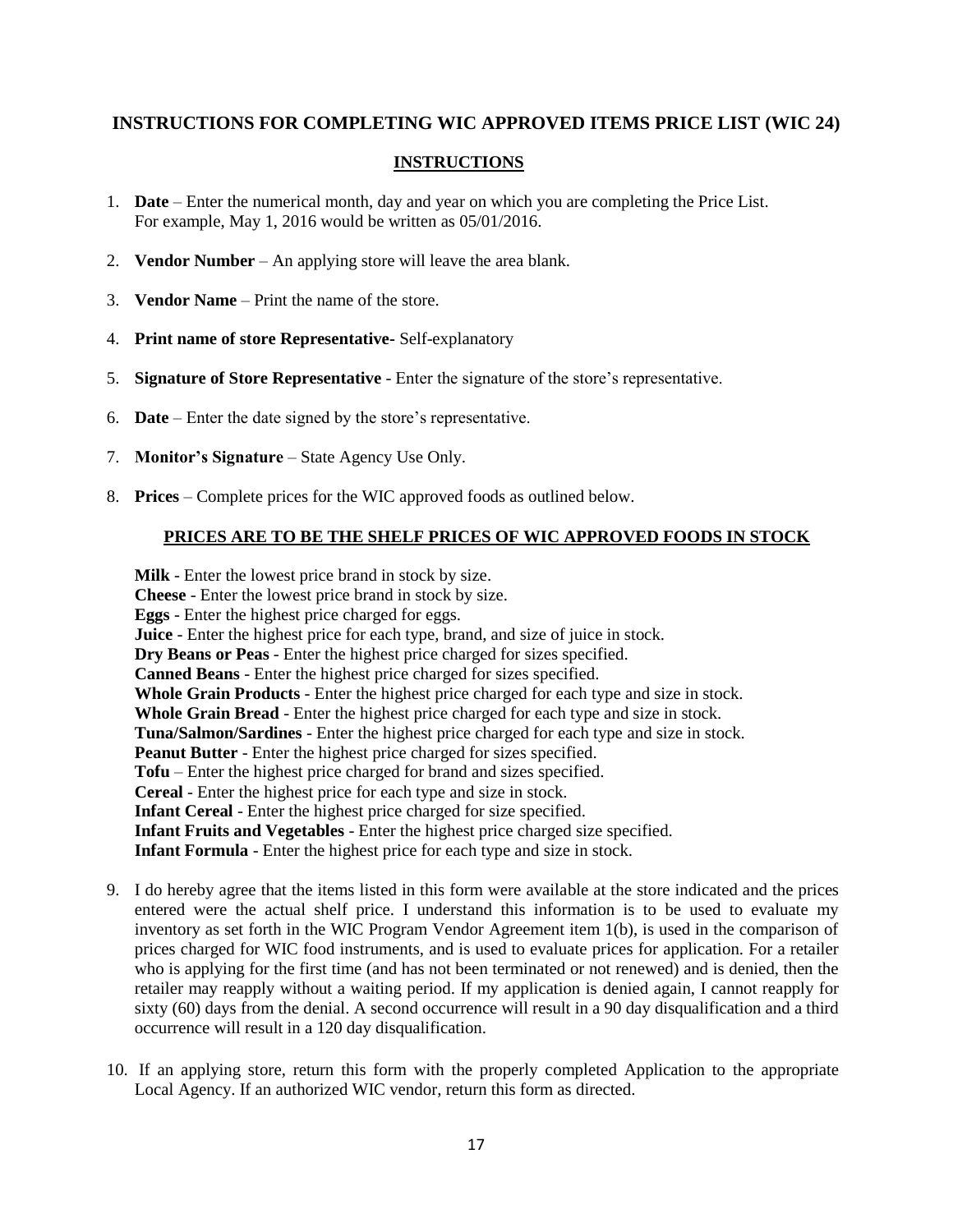#### **INSTRUCTIONS FOR COMPLETING WIC APPROVED ITEMS DRUG STORE PRICE LIST (WIC 24b)**

- 1. **NAME OF VENDOR –** Print the name of your store.
- 2. **DATE COMPLETE –** Enter the numerical month, day and year on which you are completing the Price List. For example, April  $6, 2016 = 040616$
- 3. **VENDOR NUMBER –** Enter your authorized WIC Vendor Number as it appears on your Vendor Stamp. (If you are applying to be a WIC Vendor, leave the area blank.)
- 4. **SPECIAL FORMULA AND EXEMPT WIC ELIGIBLE NUTRITIONALS –** Prices are to be entered for the special formulas and exempt WIC Eligible Nutritionals that are in stock or that can be ordered upon request from the WIC Program. Use the suggested retail price per unit for items that are special ordered.
- 5. **SIGNATURE OF STORE CONTACT –** Signature of person providing information.
- 6. **TITLE OF STORE CONTACT –** Title of person providing information.
- 7. **SIGNATURE OF STATE/LOCAL REPRESENTATIVE –** State/Local Agency use only.
- 8. **DATE –** Enter date signed.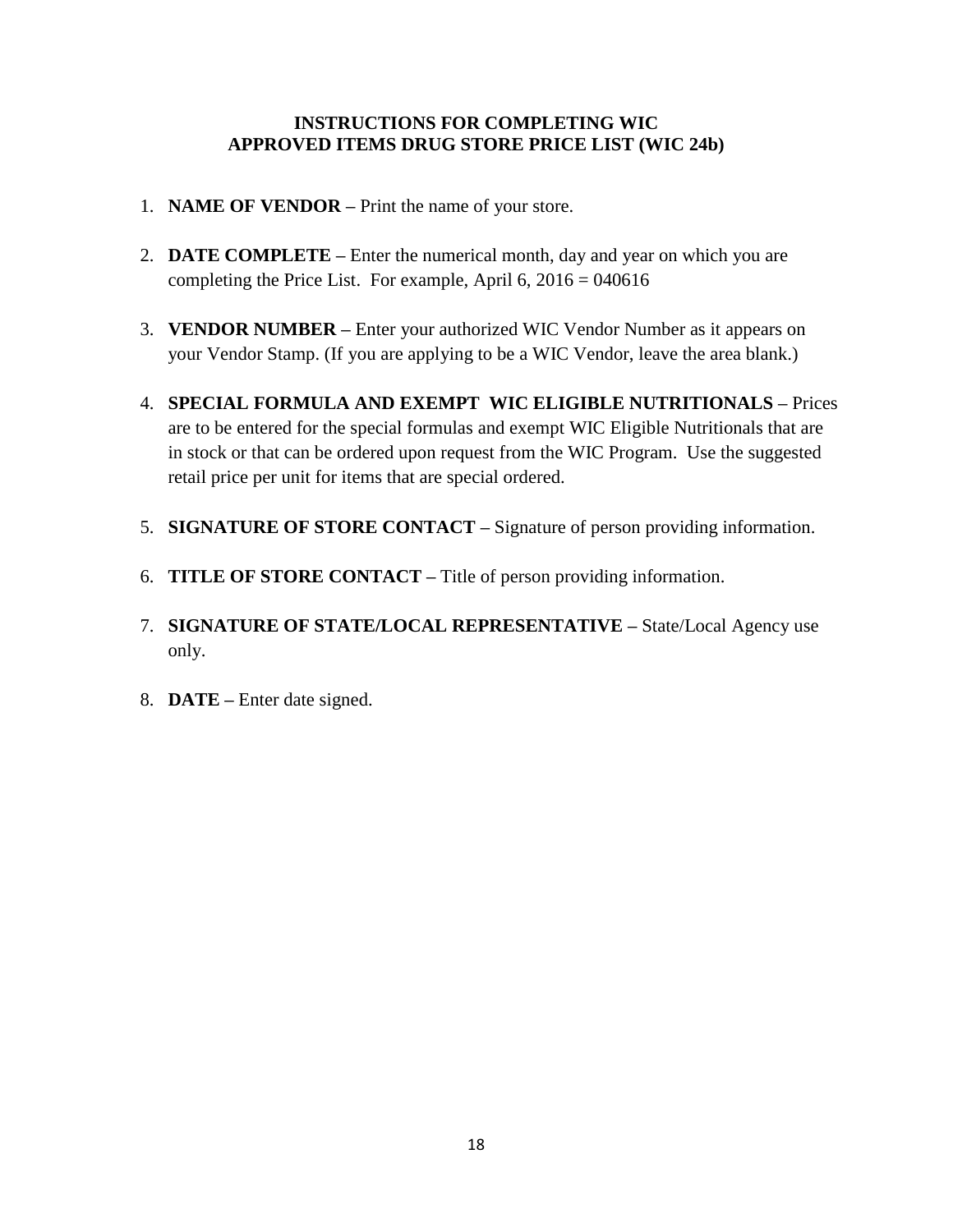#### **INSTRUCTIONS FOR COMPLETING THE WIC PROGRAM VENDOR AGREEMENT (WIC-13)**

This document constitutes a written contract between the Local Agency, State Agency and the participating WIC vendor, regarding applicable federal and state regulations relating to the WIC Program.

- A. For an applying retailer/drug store:
	- 1. Review this document in its entirety before signing the Agreement. This is a legal and binding contract.
	- 2. Sign the following lines:
		- a) Authorized Signature the signature of the owner.If the store is part of a chain, the legally authorized obligating corporate authority signs.
		- b) Title **-** the title of the person signing the Agreement.
		- c) Authorized Signature **-** type or print legibly the name of the person signing the Agreement.
		- d) Corporate or Business Name **-** type or print legibly the name of the corporation business.
	- 3. One (1) copy of the original Agreement will be provided for the owner's file and referenced when it has been approved by the State Agency.
	- 4. A contract is not valid until it has been signed and approved by the State Agency and the vendor or vendor applicant has received training from the Local Agency, a state owned stand-beside POS device (if applicable) the vendor stamp. If the store has an integrated POS system, the system will be activated. WIC food instruments cannot be accepted until then.
	- 5. The WIC Program Vendor Agreement is not a license or property interest.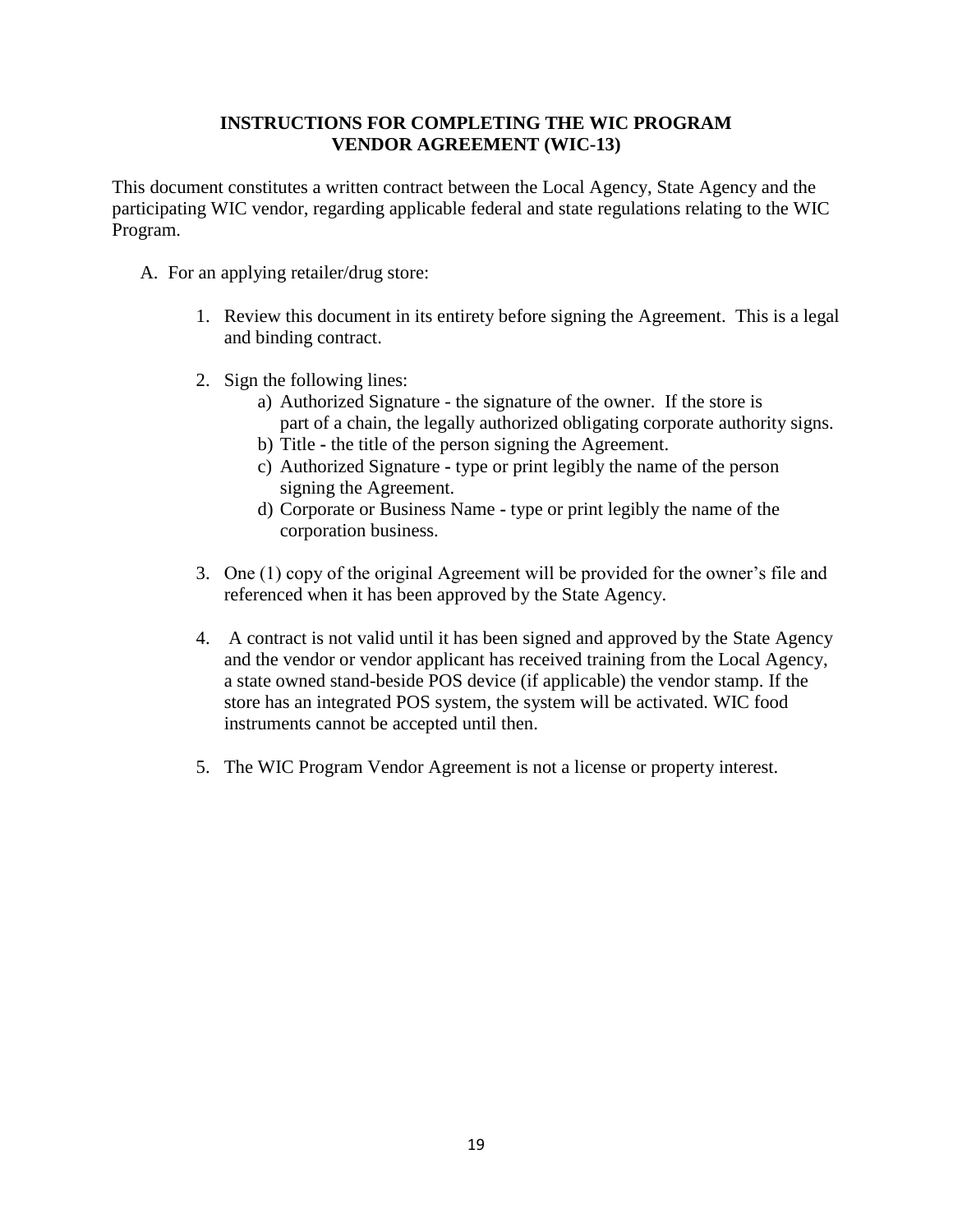#### **INSTRUCTIONS FOR COMPLETING THE**

#### **WIC VENDOR SALES INFORMATION FORM (WIC-16)**

- A. This form serves to document whether a contracted vendor or vendor applicant meets the criteria for non-taxable food sales and primary business is a retail grocer or drug store.
- B. Instructions for completing the form:
	- 1. Store name enter store name.
	- 2. WIC vendor number enter the authorized WIC vendor number as it appears on your vendor stamp. If an applying vendor, leave the area blank.
	- 3. Address of the store.
	- 4. Food sales supply amount of all non-taxable food sales, including WIC sales, if applicable, for the time period beginning October 1, 2013, and ending September 30, 2014. Indicate the dollar amount of sales. If an applying vendor, estimate anticipated sales.
	- 5. Gross sales supply amount of total sales for store for the time period beginning October 1, 2013, and ending September 30, 2014. Gross sales include both the taxable and non-taxable sales done by the store, including gas, pharmacy, bait, deli, video rental, etc. However, sales from lottery, money orders, any service offered as commission services (e.g., ticket master), or fishing/hunting licenses are not to be reported as gross sales. Indicate the dollar amount of sales. If an applying vendor, estimate anticipated sales.
	- 6. From/To Provide the beginning and ending dates of the month and year of the reported sales.
	- 7. Attach supporting documentation vendors are required to provide copies of supporting documentation showing gross sales and total non-taxable food sales, per federal guidelines. The acceptable proof is the Kentucky Sales and Use Tax returns for the reported period.
	- 8. Name of authorized person supplying information self- explanatory.
	- 9. Date month, day, and year the form is completed.
	- 10. Signature signature of authorized person supplying information.
	- 11. Title title of person supplying information.

Please ensure all supporting documentation is legible and mail the form to: State WIC Office